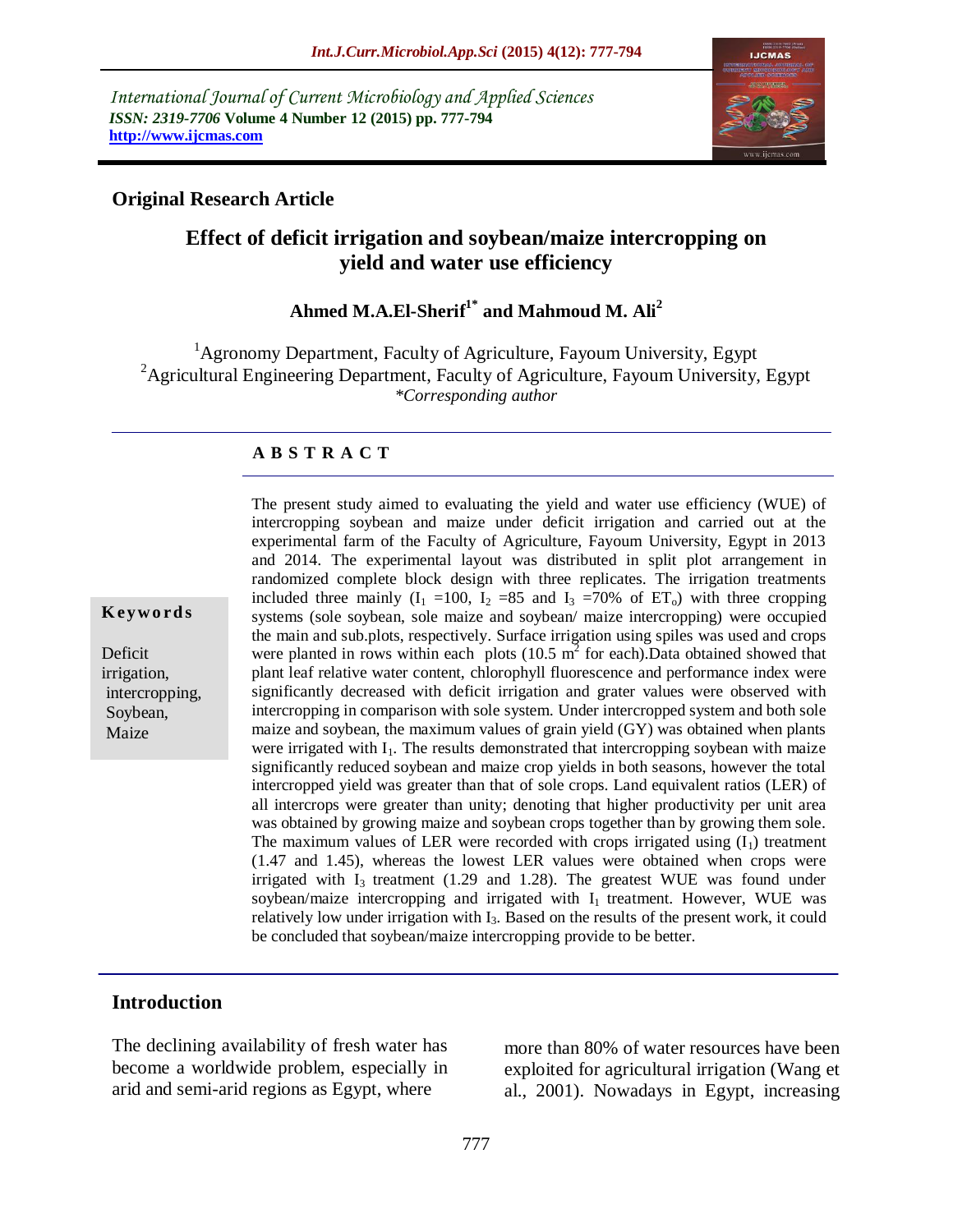crops productivity and saving irrigation water are two interrelated issues raising a lot of concern (Gaballah and Ouda, 2008).In order to tackle this challenge, adoption of practices that help to improving water management is the must. Regulated deficit irrigation and intercropping system are very promising.

Irrigation schedules can be classified as full and deficit irrigation, on basis of plant, soil, and climatic conditions (Martin et al., 1990). Deficit irrigation provides means of reducing water consumption and minimizing adverse effects on yield (Zhang et al., 2004). Intercropping system is an agricultural practice of culturing two or more crops in the same place of field at the same time which is commonly practiced in many parts of the world (Bhupinder, et al. 2003). Intercropping system is generally more productive than sole crop (Tsubo et al., 2005, Zhang et al., 2007 and Ijoyah et al, 2013) and also, could be a way of irrigation water saving (Tsubo et al., 2005).Some researchers found that greater use efficiency of nutrients (Li et al., 2001and Rowe et al., 2005), water (Borham, 2001and Walker and Ogindo, 2003) radiation (Awal et al., 2006) and land (Dhima et al., 2007 and Ariel et al., 2013) may be achieved with intercropping. Ijoyah (2012) and Matusso et al., (2014) reported that reasons for applying intercropping system include insurance against total crop failure, yield increment, weed control and high monetary returns. Moreover intercropping system aimed to adopt improved and sustainable technologies in order to guarantee improvements in food productivity and thereby food security (Gruhn et al., 2000 and Landers, 2007).

Corn crop (*Zea* mays) is ranked the third important crop after wheat and rice in many countries. All over the world, the total sowing area was 184,239,959 ha which produced 1,016,431,783 t with an average

yield of  $5.52$  t ha<sup>-1</sup> (FAO Statistical Yearbook, 2014). Corn is desired for its multiple purposes as human food, animal feed, and pharmaceutical and industrial manufacturing. It is grown for its grain which contains 65 % carbohydrates, 10-12 % protein and 4-8 % fat (Iken and Amusa, 2004). It is consumed in some countries as, cornflakes, corn syrup and oil. For animal feed, it is highly desirable because of its high yield and feed value of grain, leaf and stem. For industrial and pharmaceutical applications, it can be used to produce starch, ethanol, plastics and as a base for antibiotic production.

According to FAO Statistical Yearbook (2014) the total sowing area of soybeans for all over the world was 111,273,135 ha which produced 276,396,011 t at an average yield of 2.48  $t$  ha<sup>-1</sup>. Soybean has a high protein content of about 40 % by weight, 32 % carbohydrates, 20 % fat, 5 % minerals and 3 % fiber and other trace substances. It is also used in industries as a source of edible oil and the by-product of the oil extraction .i.e., soybean cake used as animal feed. It is used as sources of protein in human food and animal feed (Atungu and Afolabi, 2001).

Objectives of this research were: 1) to determine the effect of deficit irrigation on the yield of soybean and maize grown sole and under intercropping soybean/maize, 2) to determine water use efficiency of soybean and maize grown sole and under intercropping soybean/maize.

## **Materials and Methods**

### **Experimental location**

Two field experiments were conducted during the two growing seasons (2013 and 2014) in a sandy loam soil at the experimental farm of the Faculty of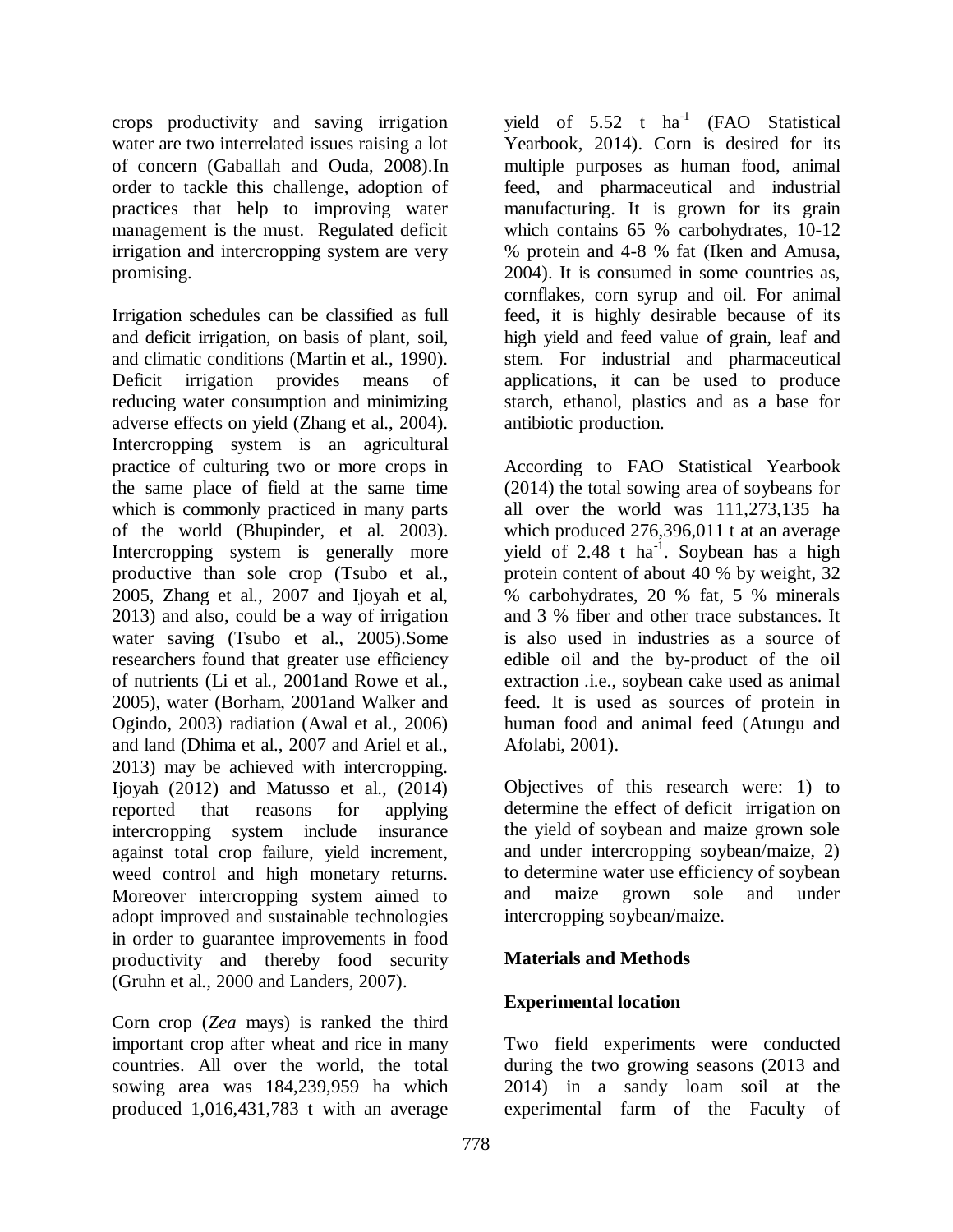Agriculture, South-east Fayoum, Egypt. The work aimed to study the effects of deficit irrigation and intercropping soybean/maize on yield and yield components and water use efficiency of soybean and maize yields under sole and intercropping system. Fayoum co-ordinates are Longitude:  $30^{\circ}$  85'

E, Latitude:  $29^{\circ}$  30' N, Altitude:  $-25$  m and the fetch (F) of short vegetation around the evaporation pan is 1000 m. Some physical and chemical properties of the experimental soil are given in Tables  $(1 \text{ and } 2)$ , respectively.

| Soil         |               | Particle size distribution |                        |                  | Bulk density, F.C W.P A.W |   |      |                  |  |
|--------------|---------------|----------------------------|------------------------|------------------|---------------------------|---|------|------------------|--|
| depth,<br>cm | Sand,<br>$\%$ | Silt,<br>$\frac{0}{0}$     | Clay,<br>$\frac{0}{0}$ | Texture<br>class | $Mgm^{-3}$                | % | $\%$ | $\%$             |  |
| $0 - 20$     | 72.50         | 12.90                      | 14.60                  | S L              | 1.46                      |   |      | 19.79 6.69 13.10 |  |
| 20-40        | 74.60         | 12.00                      | 13.40                  | SL.              | 1.57                      |   |      | 19.42 3.64 15.78 |  |
| 40-60        | 74.20         | 12.10                      | 13.70                  | S L              | 1.58                      |   |      | 18.62.4.37.14.25 |  |

**Table.1** Some physical properties of the experimental soil.

SL: Sandy loam, FC: Field Capacity, WP: Wilting Point and AW: Available water.

|       |      |  | Soil<br>depth, dSm <sup>-1</sup> pH $CaCO_3$ $OC^*$ $\overline{N}$ $\overline{C}$ available Nutrients (mg kg <sup>-1</sup> )<br>dSm <sup>-1</sup> pH $\frac{CaCO_3}{\%}$ $OC^*$ $\overline{N}$ $\overline{P}$ $\overline{K}$ Fe Mn Zn |  |           |  |
|-------|------|--|---------------------------------------------------------------------------------------------------------------------------------------------------------------------------------------------------------------------------------------|--|-----------|--|
|       |      |  |                                                                                                                                                                                                                                       |  |           |  |
|       |      |  | 0-20    3.7    7.86    17.5    0.9    14.81    3.25    42.57    4.45    1.25    0.87                                                                                                                                                  |  |           |  |
| 20-40 |      |  | 3.40 7.78 18.6 0.82 13.24 3.28 39.87 4.35 1.08 0.79                                                                                                                                                                                   |  |           |  |
| 40-60 | 3.10 |  | 7.92 21.4 0.65 13.21 3.15 39.24 4.21                                                                                                                                                                                                  |  | 0.88 0.82 |  |

\*OC, organic content.

P: extracted with NaHCO3, pH8.5

K: extracted with Ammonium Acetate, pH7

Fe, Mn, Zn: P: extracted with DTPA

### **Experimental design and treatments**

The experimental layout was distributed in a split plot arrangement in randomized complete block design with three replicates. The irrigation treatments and cropping systems were allocated in main-plots and sub-plots, respectively. The sub-plot area was  $10.5 \text{ m}^2$ .

Three deficit irrigation treatments applied as a percentage of the reference evapotranspiration  $(ET_0)$  were 100  $(I_1)$ , 85

 $(I_2)$  and 70%  $(I_3)$  of ET<sub>0</sub>. The cropping system treatments were sole soybean (SS), sole maize (SM) and soybean/ maize intercropping (SMI).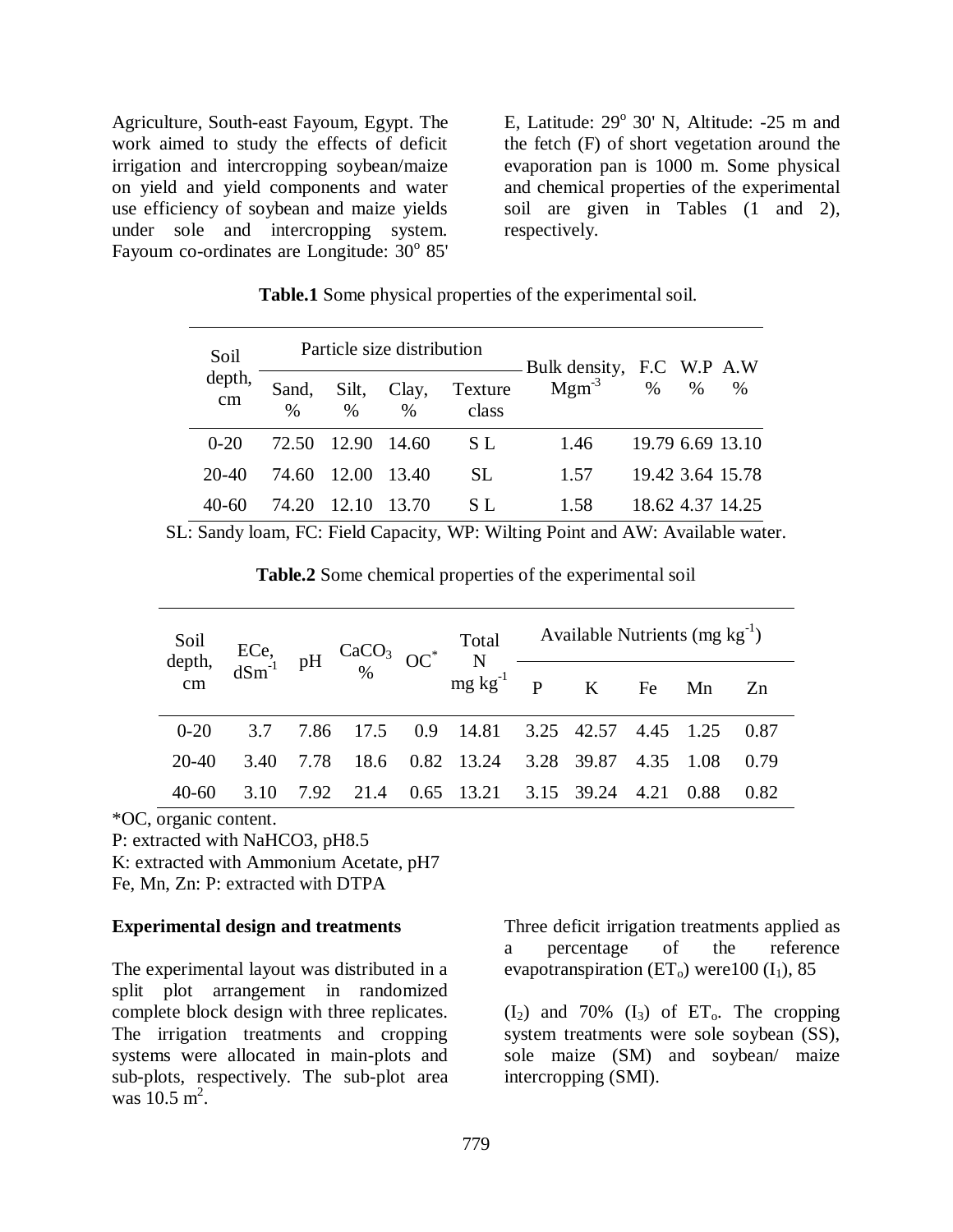#### **Planting and fertilization**

Soybean, maize and soybean / maize intercropping were sown at  $1<sup>st</sup>$  June 2013 and 5<sup>th</sup> June 2014 in rows by 60 cm apart. One ridge of soybean (var. Giza 22) was intercropped with one ridge of maize (hybrid 3020).Planting of maize was practiced on one side of ridges in hills, 25 cm apart i.e. the same distance of maize hills in the intercropping system. Planting of soybean was practiced on middle ridges in hills at 5 cm distance i.e. the same distance of its hills in the intercropping system. Two seeds of each crop were sown manually. The seedlings were thinned to one plant per stand two weeks after sowing.

Phosphorus in the form of calcium superphosphate (15.5 %  $P_2O_5$ ), at the rate of 375 Kg ha<sup>-1</sup> was applied to the soil during seed bed preparation. Nitrogen in the form of ammonium nitrate (33.5 % N) at the rate  $300 \text{ kg}$  ha<sup>-1</sup>was applied for maize-soybean intercropping systems and solid maize and at the rate  $75 \text{ kg}$  ha<sup>-1</sup> for solid soybean. The above mentioned N rates were added in two equal portions, before the first and second

### irrigation. **Irrigation water applied**

The actual amount of water applied to plants of each irrigation treatments depended mainly upon the reference evapotranspiration  $(ET_0)$  computed by equation (1) according to Doorenbos and Pruitt(1992):

$$
ETo = Kpan \times Epan \dots \dots \dots (1)
$$

Where:

E*pan* Is evaporation from the Class A pan (mm/day),

K*pan* Is the pan evaporation coefficient.

Monthly mean weather data for a 16-year (January 1997– December 2012) were obtained from Attsa weather station, Fayoum Governorate. Monthly mean maximum (Tmax) and minume (Tmin) temperate, relative humidity (RH), wind speed (U) and class A pan evaporation (Epan) for Attsa weather station are shown in Table 3.

| Monthes   | Tmax<br>$(C^{\circ})$ | Tmin<br>$(C^{\circ})$ | <b>RH</b><br>(% ) | $\mathbf{I}$<br>$(m^{s-1})$ | E-pan<br>$\text{mm} \, \text{d}^{-1}$ |
|-----------|-----------------------|-----------------------|-------------------|-----------------------------|---------------------------------------|
| January   | 21.44                 | 7.96                  | 61.74             | 3.30                        | 1.69                                  |
| February  | 22.01                 | 7.93                  | 59.22             | 3.67                        | 2.37                                  |
| March     | 25.20                 | 9.67                  | 56.66             | 4.23                        | 3.74                                  |
| April     | 31.37                 | 13.90                 | 53.19             | 5.04                        | 5.22                                  |
| May       | 35.63                 | 18.29                 | 51.84             | 5.55                        | 6.94                                  |
| June      | 37.63                 | 21.05                 | 54.09             | 5.54                        | 7.65                                  |
| July      | 39.11                 | 22.31                 | 54.99             | 5.16                        | 7.51                                  |
| August    | 38.78                 | 22.85                 | 57.04             | 4.84                        | 7.07                                  |
| September | 35.98                 | 21.40                 | 57.93             | 4.84                        | 6.33                                  |
| October   | 31.88                 | 17.94                 | 59.09             | 4.41                        | 4.69                                  |
| November  | 27.68                 | 14.30                 | 62.95             | 3.77                        | 3.07                                  |
| December  | 23.90                 | 10.23                 | 60.44             | 2.94                        | 2.37                                  |

|  |  |  | <b>Table.3</b> Monthly mean maximum and minimum temperate, relative humidity, wind speed and |  |  |  |
|--|--|--|----------------------------------------------------------------------------------------------|--|--|--|
|  |  |  | class A pan evaporation for Attsa Station                                                    |  |  |  |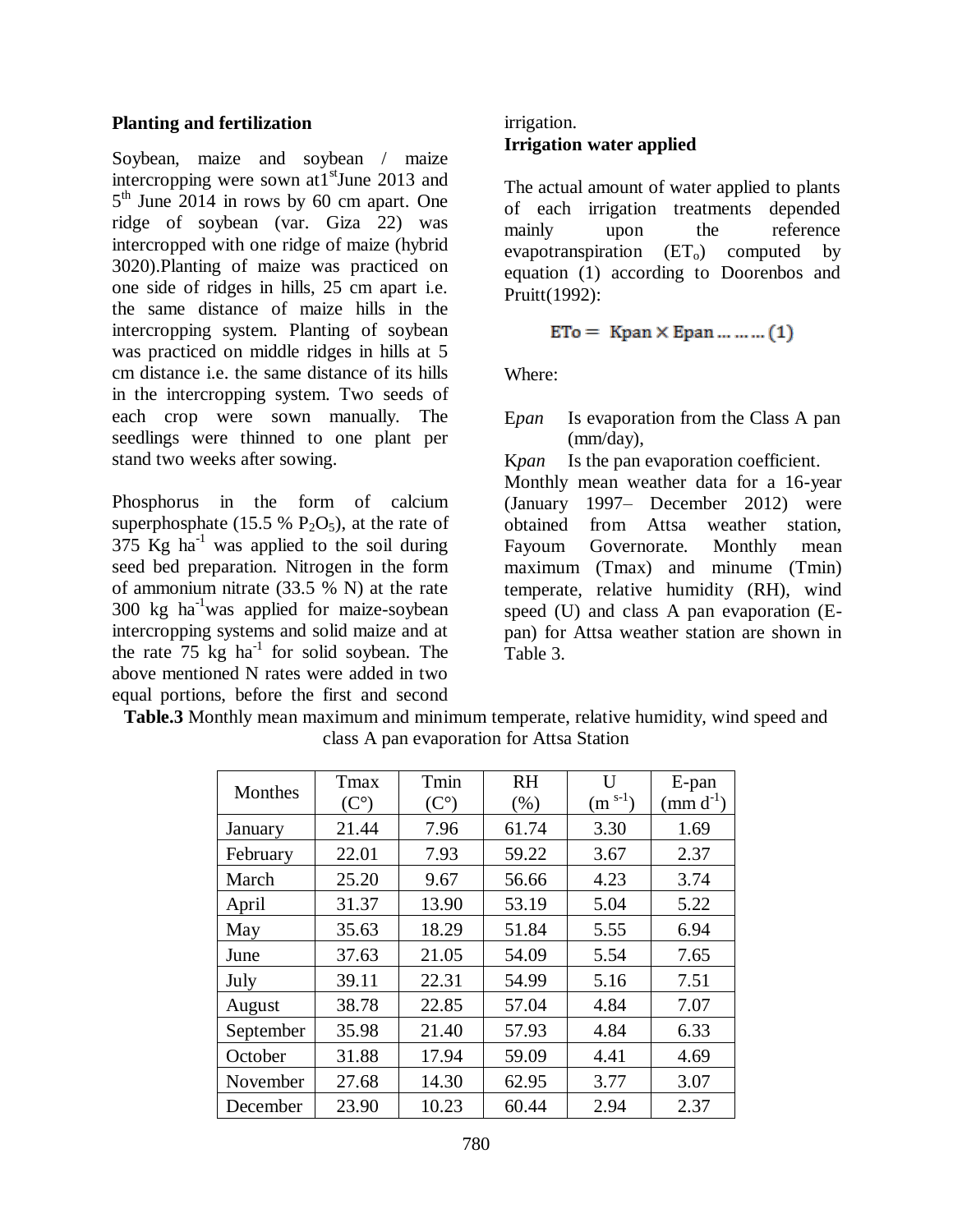The average daily Epan was 7.65, 7.51, 7.07 and  $6.33$  mmd<sup>-1</sup> for June, July, August and September months, respectively.

Surface irrigation using spiles was applied to plants of the three studied cropping systems. The plots involving irrigation treatments were isolated with 2m fallow land to avoid the lateral movement of water from one plot to another. Subplots within each irrigation treatment were isolated by a distance of 0.5 m fallow land. Each experimental plot was 10.5 m<sup>2</sup> (3 m× 3.5 m). Irrigation treatments were started after the first irrigation.

The plants in all plants were irrigated at ten days intervals by different amounts of water. The amount of irrigation water applied to each plot during the irrigation regime was determined by using equation (2):

$$
IWA = \frac{A \times ETo \times Ii}{Ea \times 1000} + LR \dots \dots (2)
$$

Where:

$$
IWA =
$$
irrigation water applied,  $(m3)$ ,

A = plot area,  $(m^2)$ ,

$$
ET_o = reference evaporation, (mmd-1),
$$

 $I$ i = irrigation intervals, (day),

 $E_a$  = application efficiency,  $(\%)$ , and

LR = leaching requirements  $(m^3)$ .

The amount of irrigation water applied (IWA) was controlled through plastic pipe (spiles) of 50mm diameter. One spile per plot was used to convey water for each plot. The amount of water delivered through a plastic pipe was calculated using equation (3) according toIsraelsen and Hansen(1962).

$$
Q = CA\sqrt{2gh} \times 10^{-3} \dots \dots \dots (3)
$$

Where:

 $Q =$  discharge of irrigation water, (l. sec<sup>-1</sup>),

- $C =$  coefficient of discharge,
- $A = \text{cross section area of, (cm}^2)$ ,
- $g =$  gravity acceleration, (cm. sec<sup>-2</sup>),
- $h$  = average effective head of water, (cm).

### **Measurements**

#### **Methods of soil analysis**

Physical and chemical properties of the experimental soil were conducted according to the methods and procedures outlined and described by Klute (1986) and Page et al. (1982).

#### **Plant analysis**

#### **Relative water content (RWC)**

Relative water content (RWC) was estimated using 2 cm-diameter fullyexpanded leaf discs (Hayat et al., 2007). The discs were weighed (fresh mass; FM) and immediately floated on double-distilled water in Petri dishes for 24 h, in the dark, to saturate them with water. Any adhering water was blotted dry and the turgid mass (TM) was measured. The dry mass (DM) was recorded after dehydrating the discs at 70°C until the constant weight. The RWC was then calculated using the equation (4):

$$
RWC(\%) = \frac{(FM - DM)}{(TM - DM)} \times 100 \dots \dots \dots (4)
$$

#### **Chlorophyll fluorescence**

Chlorophyll fluorescence was measured through two different sunny days, using a portable fluorometer (Handy PEA, Hansatech Instruments Ltd, Kings Lynn, UK). One leaf (at the same age) was chosen per plant to conduct the fluorescence measurements. Maximum quantum yield of **PS** II  $F_v/F_m$  was calculated using the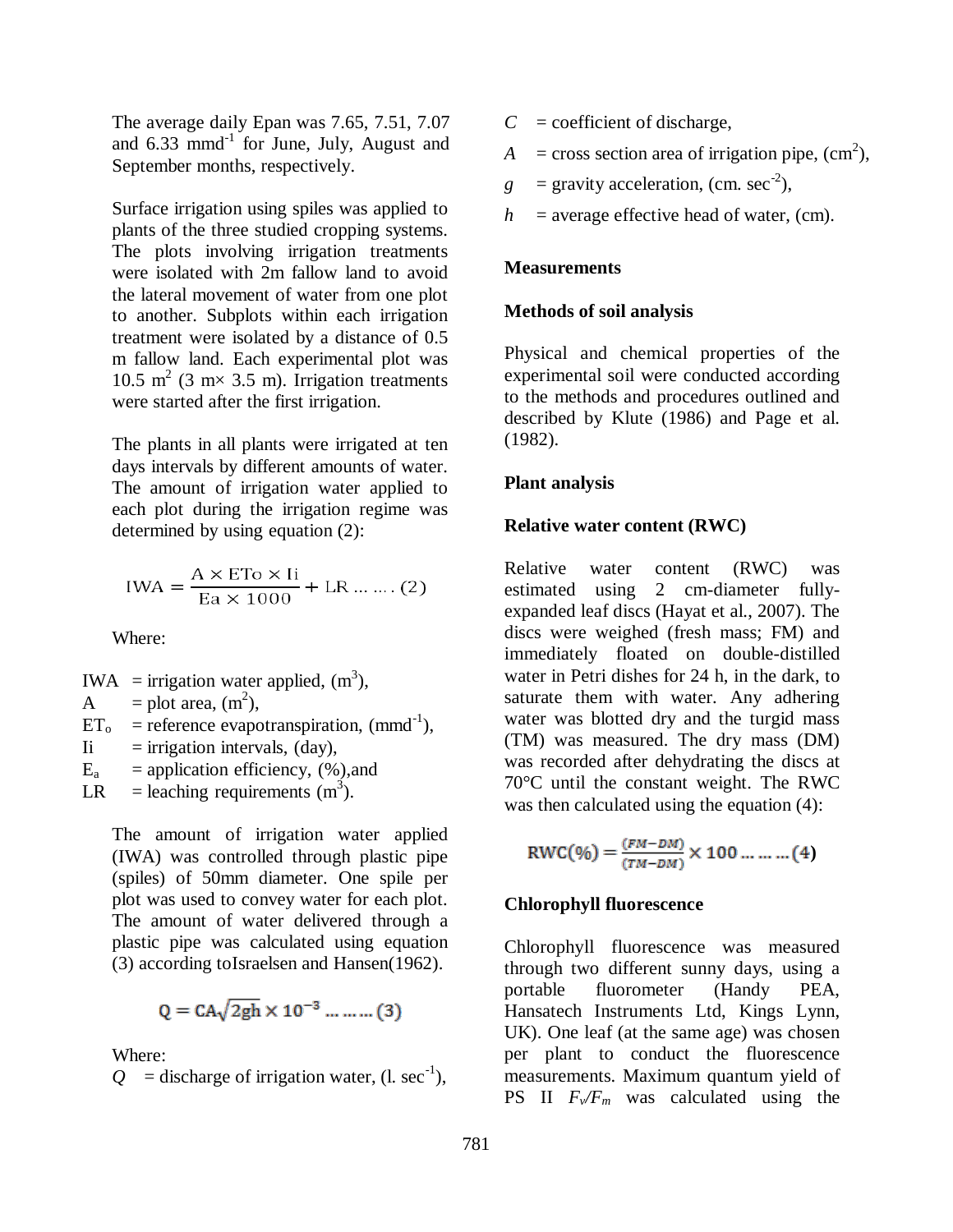formulae;  $F_v/F_m = (F_m - F_0) / F_m$  (Maxwell and Johnson, 2000).  $F_v/F_0$  reflects the efficiency of electron donation to the PSII RCs and the rate of photosynthetic quantum conversion at PSII RCs.  $F_v/F_0$  was calculated using the formulae;  $F_v/F_0 = (F_m -$ *F0) / F<sup>0</sup>* (Spoustová et al., 2013). Performance index of photosynthesis based on the equal absorption  $(PI_{ABS})$  was calculated as reported by Clark et al. (2000).

At harvest time (25 September 2013 and 29 September 2014 for the two growing seasons, respectively) three individual plants were randomly chosen from each experimental plot to evaluate growth characteristics Shoot lengths were measured, from the cotyledonary node to the terminal bud of the stem, using a meter scale. Number of leaves was counted per plant, and leaf area per plant was measured using digital planometer (Planix 7). Shoots of plants were weighed to record their fresh weights, and then placed in an oven at  $70 \pm 2$  °C till a constant weight to measure their dry weights.

### **Harvest index (HI)**

Harvest index (HI) was determined as a ratio of seeds yield to total biomass production on dry mass basis**.**

### **Seed yield**

Seed yield  $(t \text{ ha}^{-1})$  was estimated by converting seed or green yield of two central ridges in each sub-plot to seed yield  $(t \text{ ha}^{-1})$ by the equation (5).

$$
Yield (tha-1) =
$$
  
\n
$$
\frac{Yield/row}{1000 \times 1000} \times Number of rows of crop/
$$
  
\nplot  $\times \frac{10000 m^2}{plotarea m^2}$ ........(5)

**Evaluation of intercropping system**

#### **Land equivalent ratio (LER)**

Land equivalent ratio (LER) is the most common index adopted in intercropping to measure the land productivity. It is often used as an index to determine the efficacy of intercropping (Brintha and Seran, 2009). To evaluate yield performance of intercropping system and monoculture, LER was used and determined as shown in equation (6) (Vandermeer, 1989 and Willey, 1985):

$$
LER = \frac{Ymi}{Yms} + \frac{Ysi}{Yss} \dots \dots (6)
$$

Where  $Y_{\text{ms}}$  and  $Y_{\text{mi}}$  are grain yields of maize insole and intercropping  $(t \text{ ha}^{-1})$ , respectively;  $Y_{ss}$  and  $Y_{si}$  are grain yields of soybean in sole and intercropping,  $(t)$  ha<sup>-1</sup>) respectively.

#### **The percentage land saved**

Land saved calculations was another index used to assess the advantage of the intercropping system. It indicates the amount of land saved from intercropping, that could be used for other agricultural purposes. Land saved was calculated using equation (7) according to Willey (1985):

Land saved (%) = 
$$
100 - \frac{1}{LER} \times 100 \dots \dots (7)
$$

#### **Water use efficiency (WUE)**

Water use efficiency values as kg grain or seedsm<sup>-3</sup> of applied water were calculated for different treatments after harvest using equation (8) according to Jensen(1983).

$$
WUE = \frac{Grain yield (kg ha^{-1})}{water applied (m^3 ha^{-1})} \dots \dots \dots (8)
$$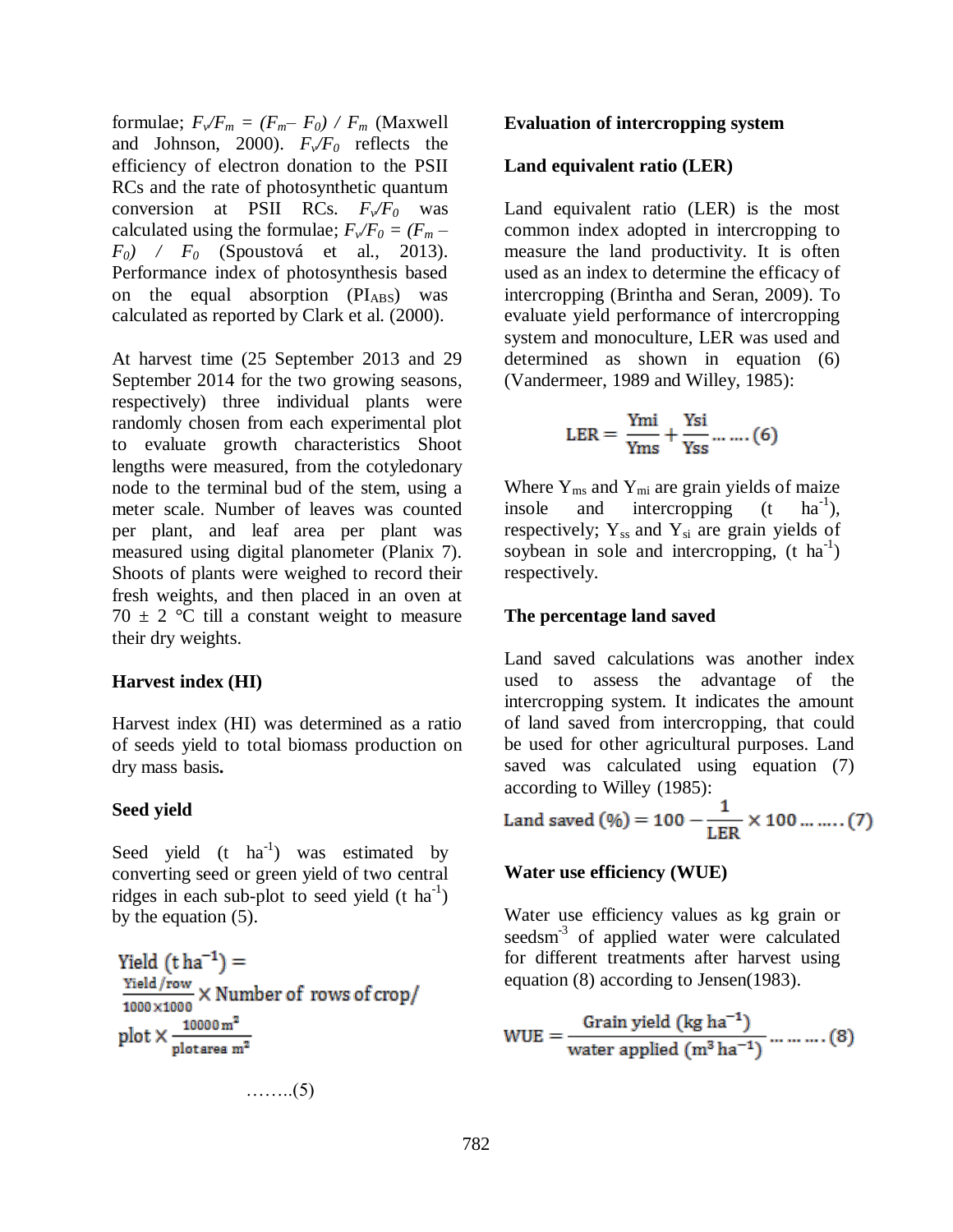#### **Statistical analysis**

The obtained data were subjected to analysis of variance as described by Gomez and Gomez (1984).The homogeneity test was done using the method described by Snedecor and Cochran (1980). The combined analysis was done for irrigation system to study the effect of this variable and the interactions involved. Means were compared using Dancan method at 5 % level of probability in both seasons.

#### **Results and Discussion**

**Effect of irrigation treatments and intercropping system on plant leaf relative water content (RWC), Chlorophyll fluorescence and performance index (PI-1) of sole and intercropping maize and soybean** 

Data presented in Table (4) show that

#### **Relative water content (RWC)**

irrigation treatments had significant effect on RWC, where it was significantly decreased with increasing deficit irrigation. The trend of results obtained in the sole maize and soybean is in accordance with that of those obtained in the intercropping system in both growing seasons. These results were in track with Hassan, et al., (2013) and Maralian, et al. (2014).

The RWC of sole maize and intercropping system under treatments  $I_1$  were greater by 7.7 and 21.2 % and 3.4 as well as 16.0% than the  $I_2$  and  $I_3$  treatment, respectively, in 2013 and 4.9 and 13.0 % as well as 5.5 and 12.0%, respectively, in 2014. In addition, the RWC of sole soybean and intercropping system under treatments  $I_1$ were greater than the  $I_2$ and  $I_3$  treatment by 5.1 and 19.9 % as well as 4.3 and 18.0% in the first season and 4.0 and 18.9 % as well as 2.2 and 16.9% in the second season, respectively.

| Treatments     |                  | <b>RWC</b>               |                    |                      | $F_v/F_m$            |                    | $F_v/F_o$           |                   | $PI-1$             |  |
|----------------|------------------|--------------------------|--------------------|----------------------|----------------------|--------------------|---------------------|-------------------|--------------------|--|
| Irrig.         | Cropp.<br>system | 2013                     | 2014               | 2013                 | 2014                 | 2013               | 2014                | 2013              | 2014               |  |
|                |                  |                          |                    | Maize crop           |                      |                    |                     |                   |                    |  |
|                | Sole             | $79.90^{A}$ <sup>T</sup> | $73.61^{\rm B}$    | $0.78^{A}$           | 0.81 <sup>A</sup>    | $2.28^{AB}$        | $2.47^{A}$          | $4.25^{\rm B}$    | $3.94^{B}$         |  |
| $\mathbf{I}_1$ | Inter.           | $80.71^{A}$              | $77.72^A$          | $0.81^{A}$           | $0.80^{A}$           | $2.71^{A}$         | $2.80^{A}$          | $4.86^{A}$        | $4.38^{A}$         |  |
|                | Sole             | $73.76^{\rm B}$          | $70.01^{\rm B}$    | $0.75^{\rm B}$       | $0.73^{\rm B}$       | $1.61^{BC}$        | $1.66^{B}$          | $2.62^{\circ}$    | $2.64^{\rm D}$     |  |
| I <sub>2</sub> | Inter.           | $77.94^{\rm A}$          | $73.41^{\rm B}$    | 0.81 <sup>A</sup>    | 0.81 <sup>A</sup>    | $2.85^{A}$         | $2.54^{A}$          | $2.83^{\circ}$    | $3.01^{\circ}$     |  |
|                | Sole             | $63.00^{\rm D}$          | $64.01^{\rm D}$    | $0.72^{\rm B}$       | $0.72^{\rm B}$       | 1.16 <sup>C</sup>  | $1.49^{B}$          | 1.55 <sup>E</sup> | 1.57 <sup>E</sup>  |  |
| $I_3$          | Inter.           | $67.78^{\circ}$          | 68.38 <sup>C</sup> | $0.79^{A}$           | $0.79^{A}$           | $1.86^{\circ}$     | $2.22^{A}$          | 1.96 <sup>E</sup> | 1.90 <sup>E</sup>  |  |
|                |                  |                          |                    | Soybean crop         |                      |                    |                     |                   |                    |  |
|                | Sole             | $75.44^{BC}$             | $73.14^{\rm A}$    | $0.79^{B}$           | $0.80^{AB}$          | $5.95^{AB}$        | $5.22^{\mathrm{B}}$ | $4.82^{B}$        | $4.47^{AB}$        |  |
| $\mathbf{I}_1$ | Inter.           | $81.24^{A}$              | $77.71^{\rm A}$    | $0.84^{A}$           | $0.84^{A}$           | $6.24^{A}$         | $6.25^{\text{A}}$   | $5.50^{A}$        | $5.11^{\rm A}$     |  |
|                | Sole             | $71.56^C$                | $70.19^{B}$        | $0.78^{\rm B}$       | $0.77^{\rm BC}$      | $4.57^{\text{BC}}$ | 4.00 <sup>C</sup>   | $4.24^{\rm B}$    | $4.03^{\text{BC}}$ |  |
| $I_2$          | Inter.           | $77.74^{AB}$             | $76.00^{\rm A}$    | $0.83^{\mathrm{AB}}$ | $0.83^{AB}$          | $5.69^{AB}$        | $5.77^{AB}$         | $5.07^{A}$        | $4.78^{AB}$        |  |
|                | Sole             | $60.46^{E}$              | $59.33^{D}$        | $0.73^{\circ}$       | $0.75^{\circ}$       | $2.86^{D}$         | $3.02^{\rm D}$      | $2.68^D$          | $2.82^{D}$         |  |
| $I_3$          | Inter.           | $66.64^{\rm D}$          | $64.54^{\circ}$    | $0.81^{\mathrm{AB}}$ | $0.82^{\mathrm{AB}}$ | $3.35^{\text{CD}}$ | $4.45^{\circ}$      | $3.88^{\circ}$    | $3.92^{\circ}$     |  |

**Table.4** Effect of irrigation treatments and intercropping system on RWC, chlorophyll fluorescence and Performance index (PI-1) of sole and intercropping maize and soybean

 $T$ Treatment means with the same letter are not significant at the p $\leq 0.05$  level in the same column for each crop. In this regard, Sinclair and Ludlow (1986) reported that RWC considers a measure of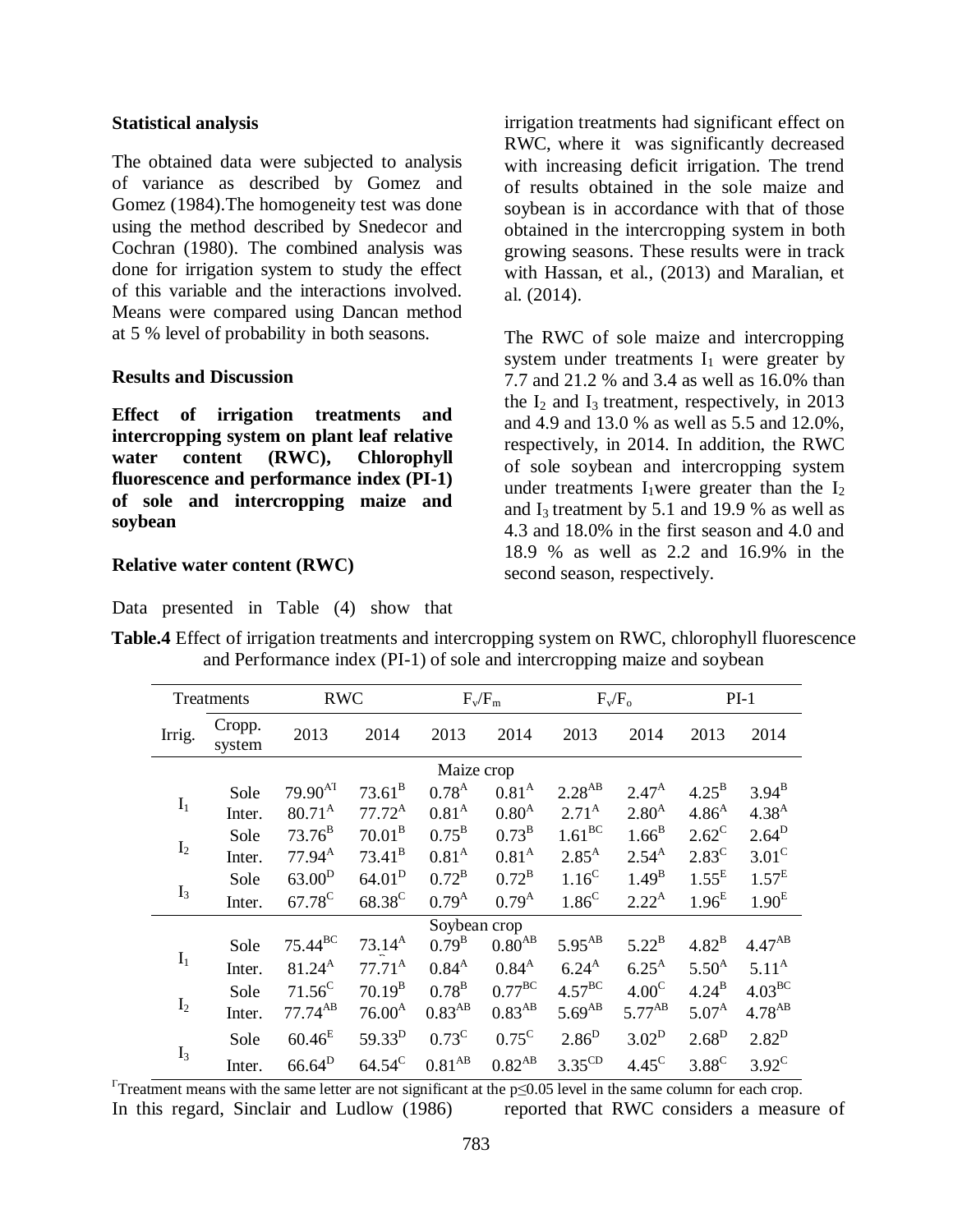plant water status, reflecting the metabolic activity in plant tissues and used as a most meaningful index to identify the legumes with contrasting differences in dehydration tolerance. This parameter (RWC vs. plant biomass or growth) could be used as a convenient evidence to distinguish between the specific and non-specific traits for drought tolerance in squash plants, similar to what has been reported for other crops in semi-arid environment and drip irrigation (Debashis et al 2008).

### **Chlorophyll fluorescence and performance index**

Data presented in Table (4) show that the irrigation treatment at  $(I_3)$  significantly decreased the value chlorophyll fluorescence comparing to  $(I_1)$  in both seasons. This result supports that of Munne-Bosch and Alegre, (2000)who found that the chlorophyll was decreased with decreasing the irrigation water. Under sole planting the highest values of  $F_v/F_m$  (0.78 and 0.81 for maize and 0.79 and 0.80 for soybean) were obtained by the highest irrigation level  $(I_1)$  in both seasons, respectively. While its values were (0.72for maize and 0.73 and 0.75 forsoybean) irrigated by I<sub>3</sub>treatment  $(I_3)$  in both seasons, respectively. Higher chlorophyll fluorescence produced higher grain yields and is thought to also increase sugar content in certain crops. Many reports suggested that using the analysis of chlorophyll 'a' fluorescence considered as a reliable method to determine the changes in the function of PSII under stress conditions (Broetto et al., 2007; Habibi, 2012). Our results reported reductions in  $F_v/F_m$ ,  $F_v/F_0$ and performance index (PI) under deficit irrigation stress conditions, which were possibly due to the reduction in leaf photosynthetic pigments and RWC needed for photosynthesis. These results are in parallel line with those of Gunes et al. (2007), Boughalleb and Hajlaoui

(2011).Water stress may also reduce photosynthesis rate through direct influence on the metabolic and photochemical processes in the leaf, or indirect influence on stomatal closure and cessation of leaf growth which results in decreased leaf surface area (Dejong, 1996).

The maximum chlorophyll fluorescence and Performance index (PI-1) values were obtained in intercropping system compared with sole crop under both two growing seasons and crops (Table 4). These results are in agreement with those found by Ghosh et al. (2006) and Koohi, et al.(2014). They reported that in soybean/ sorghum intercropping, chlorophyll content of sorghum leaf in all treatments of intercropping was higher than sole crops and its reason attributed to the overcast of plants on each other and nitrogen fixation by legume in intercropping. The amount of chlorophyll in plant depends on soil nitrogen availability and the ability of nitrogen adsorption by plant, and these are important factors in farm management (Jongschaap and Booij, 2004).

It was reported that high relative water content is a resistant mechanism to drought, and that resulted in more osmotic regulation or less elasticity of tissue cell wall (Ritchie et al, 1990).Drought stress is a decrease of soil water potential so plants reduce their osmotic potential for water absorption by congestion of soluble carbohydrates and proline and in other words osmotic regulation is performed (Martinet al, 1993). Therefore osmotic regulation will help to cell development and plant growth in water stress (Pessarkli, 1999). It is defined that decrease of relative water content close stomata and also after blocking of stomata will reduce photosynthesis rate (Cornic, 2000).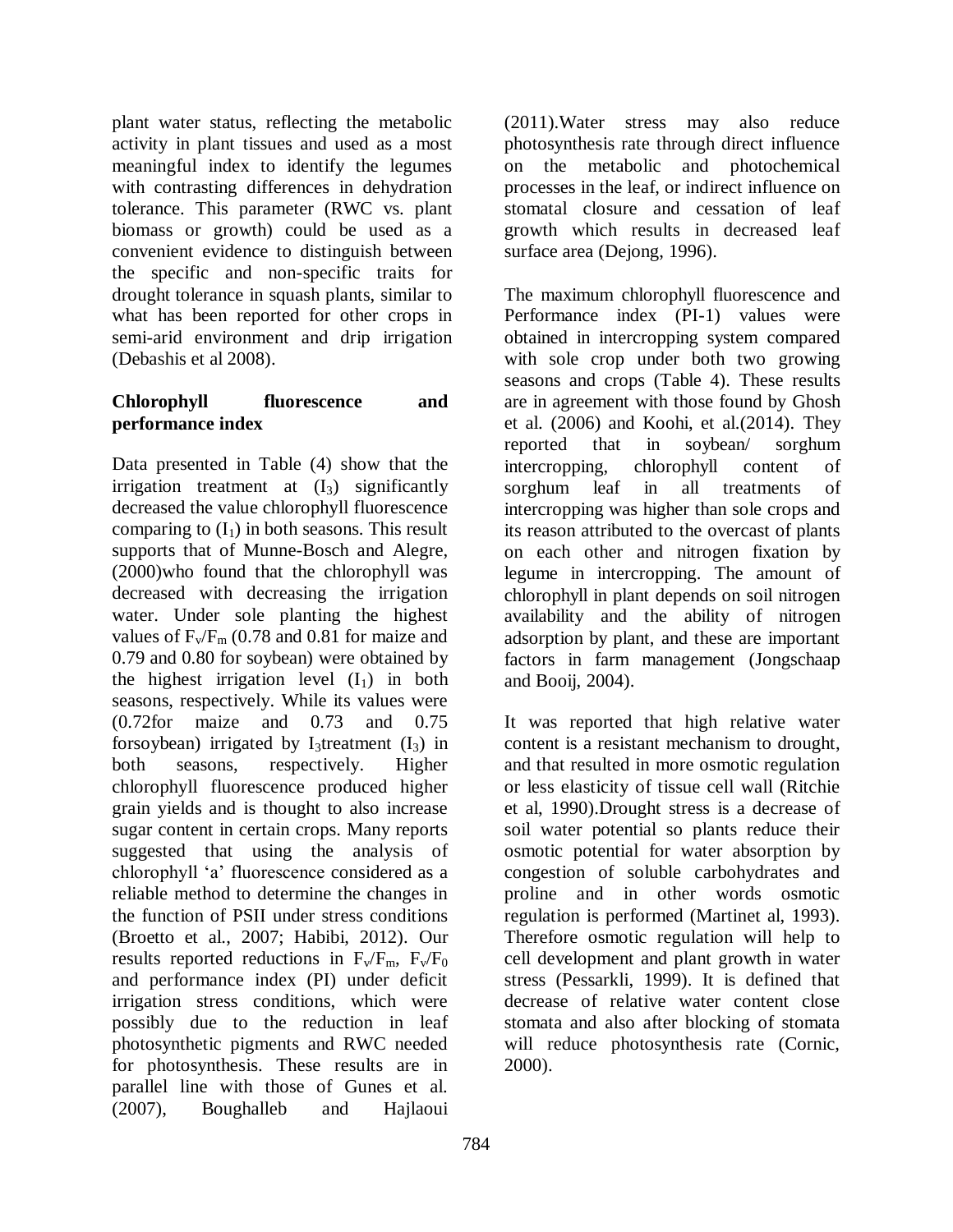### **Effect of irrigation treatments and intercropping system on sole and intercropped yield and yield components**

Plant height, weight of 100 grain, harvest index (HI) and grain yield (GY) was significantly affected by the different irrigation treatments and intercropped system (Table 5). Under both intercropped system and the sole maize and soybean, the maximum values of previous traits were obtained when the plants were irrigated with the highest amounts of irrigation water  $I_1(100\% \text{ of ET}_0)$ , while the minimum values were recorded by the least amount  $I_3(70\% \text{ of }$  $ET<sub>o</sub>$ ), in both growing seasons. Under sole and intercropping maize, the tallest plants were obtained by using  $(I_1)$  (255 and 247 as well as 247 and 238 cm) while the treatment  $(I<sub>3</sub>)$  resulted in the shortest plants (220 and 211 as well as 211 and 194 cm) in both seasons, respectively. The same trend was recorded under sole and intercropping soybean, where the tallest plants were produced by  $(I_1)$  (59.1 and 55.8 as well as 71.1 and 74.6 cm) while the treatment  $(I_3)$ recorded the shortest plants (38.9 and 41.7 as well as 48.1 and 55.2 cm) in both seasons, respectively.

Similar results have been reported by (Nicola´s et al., 2008; Hassan, et al., 2013). Nicola´s et al., (2008) reported that the first sign of water shortage is the decrease in turgor which causes a decrease in both growth and cell development, especially in the stem and leaves. The growth of cells is the most important process that is affected by water stress and the decrease in the growth of cells leads to decrease the plant height. Otherwise, deficit irrigation had altered the morphology of rosemary plants, reducing plant height and shoot growth. Harvest index (HI) of sole and intercropping system was significantly affected by deficit irrigation (Table 5). In two growing seasons, treatment  $I_1$  and  $I_3$  had the highest and the

lowest harvest index, respectively.

As shown in Table (5), the average GY of maize and soybean crop was increased with increasing amounts of applied water. This result is in agreement with those of (Mahfouz and Abd El-Wahed, 2008) and Abd El-Wahed and Ali, 2013). Moreover, decreasing irrigation water by 15 and 30 % from ETo for treatments  $I_2$  and  $I_3$  reduced the sole and intercropping maize by 14.2 and 33.6 % as well as 22.0 and 43.8 % than the  $I_1$  treatment, respectively, in the first season, and by 15.4 and 38.6% as well as 22.1 and 47.6 %, respectively, in the second season. While the sole and intercropping soybean reduced by 11.2 and 23.3 % as well as 19.9 and  $33.2\%$  than the  $I_1$  treatment, respectively, in the first season, and by 13.8 and 21.9 % as well as 22.3 and 35.4%, respectively, in the second season. This may be due to the reduction in available soil moisture which consequently resulted in reducing absorption of both water and nutrient elements. In this concern, Tahir (1983) indicated that in arid and semi-arid regions very often moisture stress is the limiting factor for crop growth and yield level.

However, there is a strong interaction between water and plant nutrient availability. In addition, the low GY of the maize under the lower amounts of applied water may be due to several factors; lower soil water content have been shown to delay rooting (Bathke et al., 1992) with a concomitant reduction in leaf area and root shoot dry weight (Masle and Passiour, 1987), a reduction in yield is observed because of low photosynthesis. These morphological changes in growth can be considered as a morphological adaptation of the plant to water and environmental stresses to reduce transpiration and to induce a lower consumption of water (Banon et al., 2003).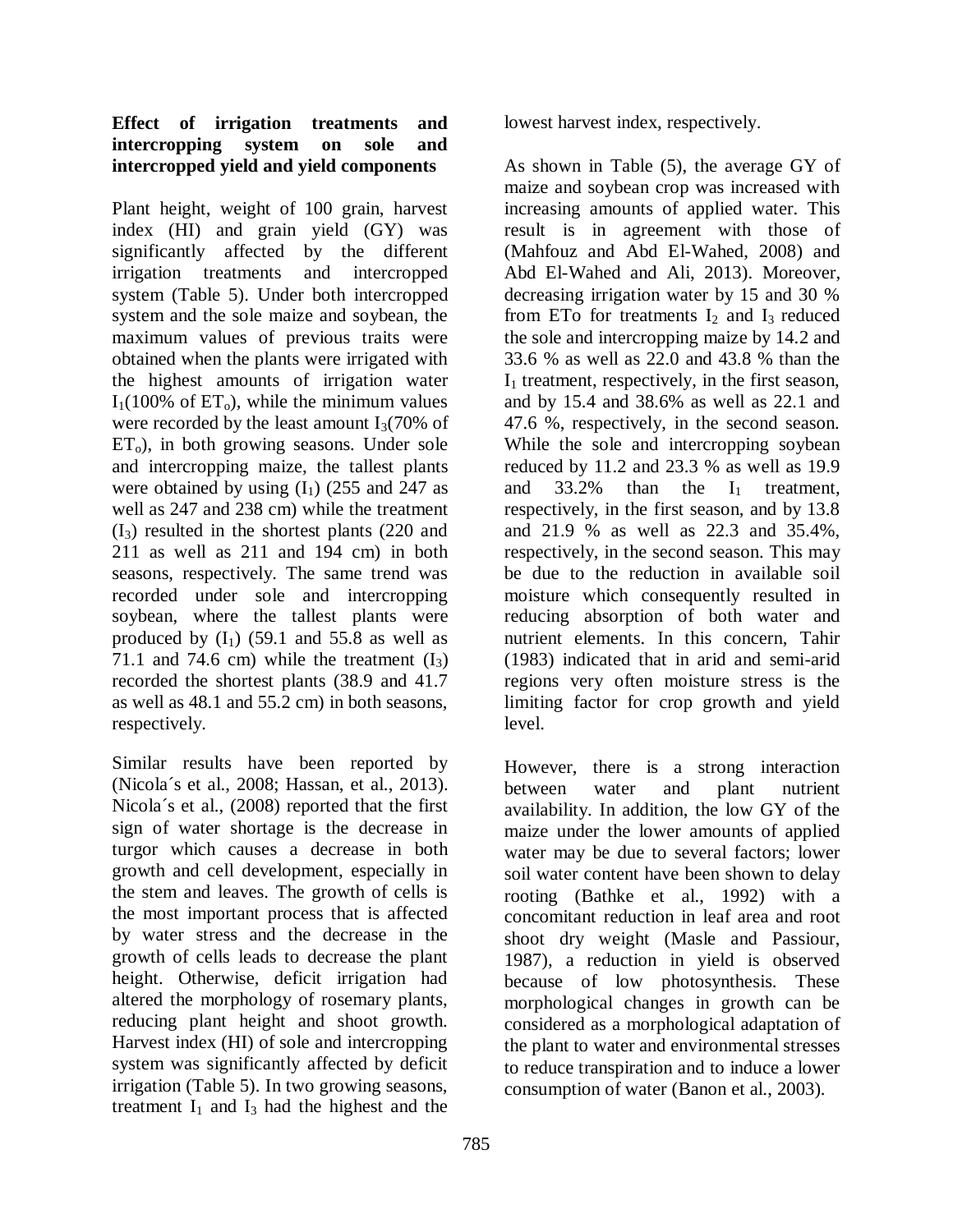| Treatments     |                 | Plant height,<br>cm    |                  | HI                |                   | weight of 100<br>seed, g |                      | Yield,<br>$t$ ha <sup>-1</sup> |                        |
|----------------|-----------------|------------------------|------------------|-------------------|-------------------|--------------------------|----------------------|--------------------------------|------------------------|
| Irrig.         | Inter.<br>syste | 2013                   | 2014             | 2013              | 2014              | 2013                     | 2014                 | 2013                           | 2014                   |
|                |                 |                        |                  |                   | Maize crop        |                          |                      |                                |                        |
|                | Sole            | $255^{\text{AI}}$      | $247^{\rm A}$    | $0.35^{A}$        | $0.37^{A}$        | $40.27^{\rm A}$          | $39.27^{\rm A}$      | $9.90^{A}$                     | 9.78                   |
| $I_1$          | Inter.          | $247^{\rm A}$          | $238^{AB}$       | $0.33^{A}$        | $0.34^{A}$        | $35.53^{AB}$             | $32.4^{\text{BC}}$   | $7.83^{\mathrm{B}}$            | Δ<br>7.64              |
|                | Sole            | $243^{AB}$             | $240^{AB}$       | $0.24^{\rm B}$    | $0.25^{\rm B}$    | $35.27^{AB}$             | $34.53^{B}$          | $8.49^{A}$                     | $8.28$                 |
| $I_2$          | Inter.          | $236^{\mathrm{AB}}$    | $229^{AB}$       | 0.22 <sup>B</sup> | $0.23^{\rm B}$    | $32.07^{\rm B}$          | $30.07^{\circ}$      | 6.11 <sup>C</sup>              | $5.95$<br><sub>D</sub> |
|                | Sole            | $220^{BC}$             | $211^B$          | 0.22 <sup>B</sup> | $0.24^{B}$        | $33.80^{AB}$             | $32.53^{\rm B}$      | $6.57^{\circ}$                 | 6.01<br>D              |
| $I_3$          | Inter.          | $211^{\circ}$          | $194^{\text{B}}$ | 0.20 <sup>B</sup> | 0.21 <sup>B</sup> | $31.20^{B}$              | $29.13^{\circ}$      | 4.40 <sup>D</sup>              | 4.00                   |
|                |                 |                        |                  |                   | Soybean crop      |                          |                      |                                |                        |
|                | Sole            | $59.1^{\overline{BC}}$ | $55.8^{A}$       | $0.33^{A}$        | $0.35^{A}$        | $19.25^{A}$              | $19.63^{A}$          | $3.97^{A}$                     | 3.80                   |
| $\mathbf{I}_1$ | Inter.          | $71.1^{\rm A}$         | $74.6^{\rm A}$   | 0.38 <sup>A</sup> | $0.39^{A}$        | $18.27^{\rm A}$          | $18.00^{A}$          | $2.44^{D}$                     | 2.37                   |
|                | Sole            | 55.8 <sup>BC</sup>     | $46.6^B$         | $0.29^{\rm B}$    | $0.30^{\rm B}$    | $18.52^{A}$              | $18.31^{A}$          | $3.52^{B}$                     | 3.28<br>P.             |
| I <sub>2</sub> | Inter.          | $66.0^{A}$             | $67.3^{\rm A}$   | $0.33^{A}$        | $0.37^{A}$        | $18.07^{\rm A}$          | $17.07^{\mathrm{h}}$ | 1.96 <sup>E</sup>              | 1.84                   |
|                | Sole            | $38.9^{D}$             | $41.7^{\rm B}$   | $0.22^{\rm B}$    | $0.23^{\rm C}$    | $15.99^{B}$              | $15.53^{\rm B}$      | $3.04^{\circ}$                 | 2.97                   |
| $I_3$          | Inter.          | $48.1^{\circ}$         | $55.2^{\rm A}$   | $0.29^{B}$        | $0.30^{BC}$       | $15.14^{B}$              | $14.30^{B}$          | $1.63^F$                       | 1.53                   |

**Table.5** Effect of irrigation treatments and intercropping system on plant height, weight of 100 grain, HI and grain yield of maize and soybean crops.

 $\Gamma$ Treatment means with the same letter are not significant at the p≤0.05 level in the same column for each crop.

Regarding the effect of intercropping treatment (Table 5) it was found that it had significant effect on plant height, HI, weight of 100 grain and grain yield. Under intercropped system, also, the maximum values of previous traits were obtained when the plants were irrigated with the highest amounts of irrigation water  $(I_1)$ , while the minimum values were recorded for the least amount  $I_3$  in both growing seasons.

Data presented in Table (5) clearly show that the plant height of maize and soybean crops was significantly affected by irrigation treatments. The plant height was increased with increasing irrigation levels in the two seasons. Under sole and intercropping maize, the tallest plants were obtained by(I1) (255 and 247 as well as 247 and 238 cm) while the treatment (I3) recorded the

shortest plants (220 and 211 as well as 211 and 194 cm) in both seasons, respectively. The same trend was observed under sole and intercropping soybean, where the tallest plants were obtained by (I1) treatment(59.1 and 55.8 as well as 71.1 and 74.6 cm) while the (I3) treatment resulted in the shortest plants (38.9 and 41.7 as well as 48.1 and 55.2 cm) in both seasons, respectively. It was noticed that in the two growing seasons, maximum plant height values were observed in sole maize, while the minimum plant height values were recorded in intercropped maize. Similar results have been reported by Karamullah (1989)and Zaman and Malik (2000). Reduction in plant height may be due to intense intercrop competition for various growth resources. On the other hand, the maximum plant height values were observed in intercropping soybean, while the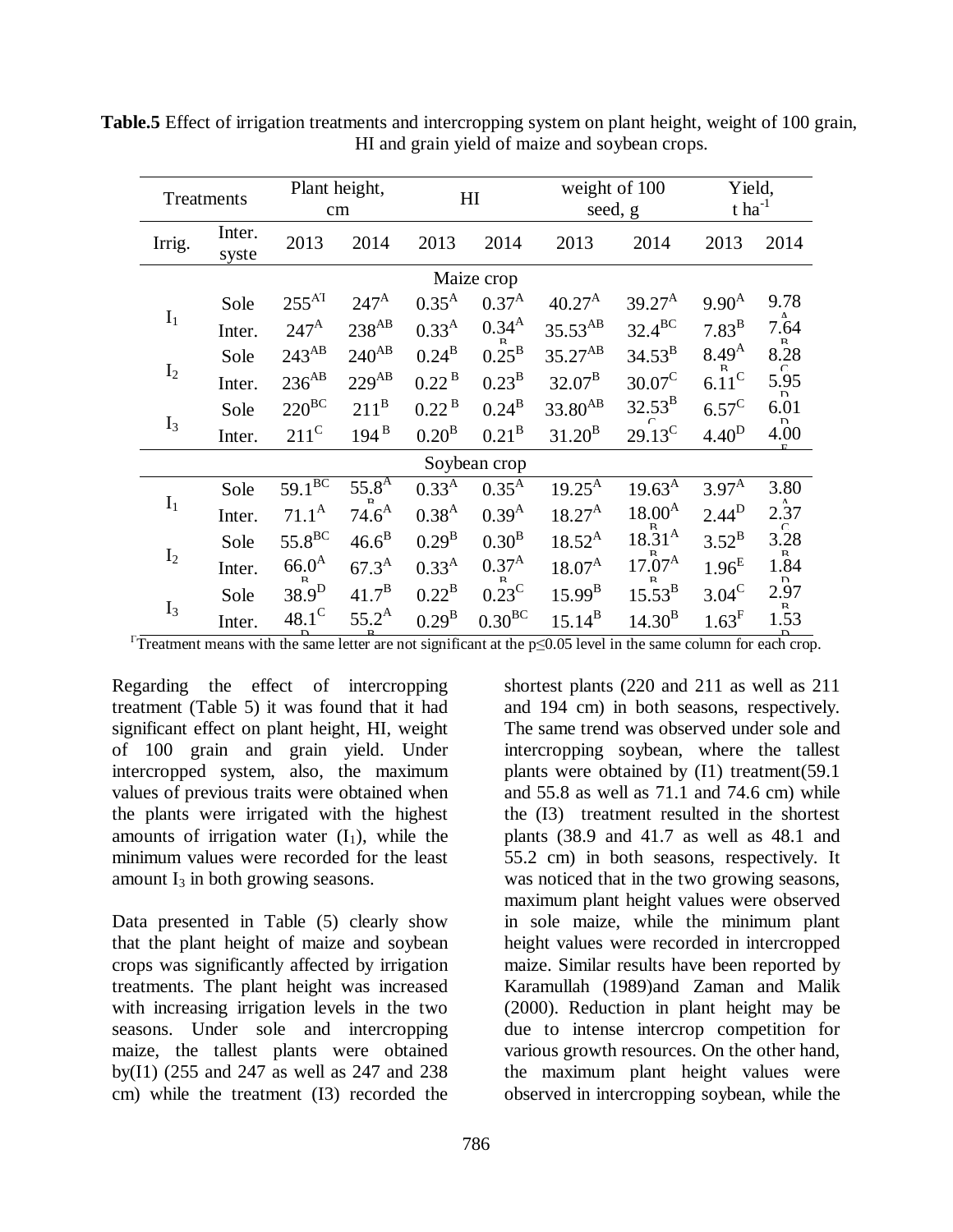minimum plant height values were recorded in sole soybean. The obtained results are in agreement with those obtained by Undie et al. (2012), Ijoyah, et al (2013) and Hirpa (2014). They reported intercropping system yielded taller.

Intercropping system significantly reduced weight of 100 seed compared to those produced by sole soybean and maize (Table 5). This result is in line with obtained by Olufajo (1992), Muneer et al., (2004) Undie, et al., (2012) and Ijoyah, et al (2013). A reduced weight of 100 seed of soybean may be due to shade by taller maize crop and could have contributed in the reduction of soybean yield.

Intercropping system significantly affected its harvest index (Table 5). In both growing seasons, the sole maize produced significantly higher harvest index (HI) than intercropping system. The obtained result is in agreement with that obtained by Undie, et al (2012), who reported that the sole maize produced significantly higher harvest index than intercrop system.

The HI produced from sole maize was greater by 5.7, 8.3 and 9.1as well as8.1, 8.0 and 12.5 % respectively, in years 2013 and 2014 compared to that obtained from intercropped maize.In the other hand, the sole soybean produced significantly lower harvest index than intercropping system. The highest HI values (0.38, 0.33 and 0.29 as well as 0.39, 0.37 and 0.30, respectively, in two growing seasons) were observed from soybean intercropping, while the least HI values (0.33, 0.29 and 0.22 as well as 0.35, 0.30 and 0.23, respectively, in two growing seasons) were yielded from sole soybean.

A reduction in grain yields of intercropping soybean and maize as compared to sole soybean and maize was recorded (Table, 5). The obtained results were in agreement with those obtained by Khalil (1990) and Ijoyah et al. (2013). These results could be due to the weight of 100 grain of intercropping maize was lower than those obtained from sole maize.

The yield reduction from sole maize under treatments  $I_1$ ,  $I_2$  and  $I_3$  were greater by 20.91, 28.1and 33.0%, respectively, in 2013 and 21.9, 28.2 and 33.41% in 2014 compared to those obtained from intercropping maize. Whereas, the yield reduction from sole soybean under treatments I1, I2 and I3 were greater by 38.4, 44.5 and 46.3 %, respectively, in 2013 and 37.7, 43.9 and 48.4 % in 2014 compared to those obtained from intercropping soybean.

As shown in Fig. (1), the yield reduction of soybean was greater than that of maize in the two growing seasons. This is mainly due to the soybean when intercropped with maize had inter specific competition and depressive effects on maize crop. This result is in agreement with that obtained by West and Griffith, (1992) and Ghaffarzaeh et al., (1994). They reported that, under soybean and maize intercropping systems, soybean yield tends to be lower and maize yield tends to be higher.

### **Effect of irrigation treatments and intercropping system on water use efficiency (WUE)**

Data presented in Table (6) demonstrate that, WUE was affected by irrigation treatments. Under maize crop, the highest and lowest values of WUE were recorded under  $I_1$  and  $I_3$  treatment, respectively, in two seasons. The obtained result is in agreement with that of Abd El-Wahed and Ali (2013), who reported that the highest yield was obtained from  $I_1$  treatment which compensated the highest amount of water used in both seasons of this study.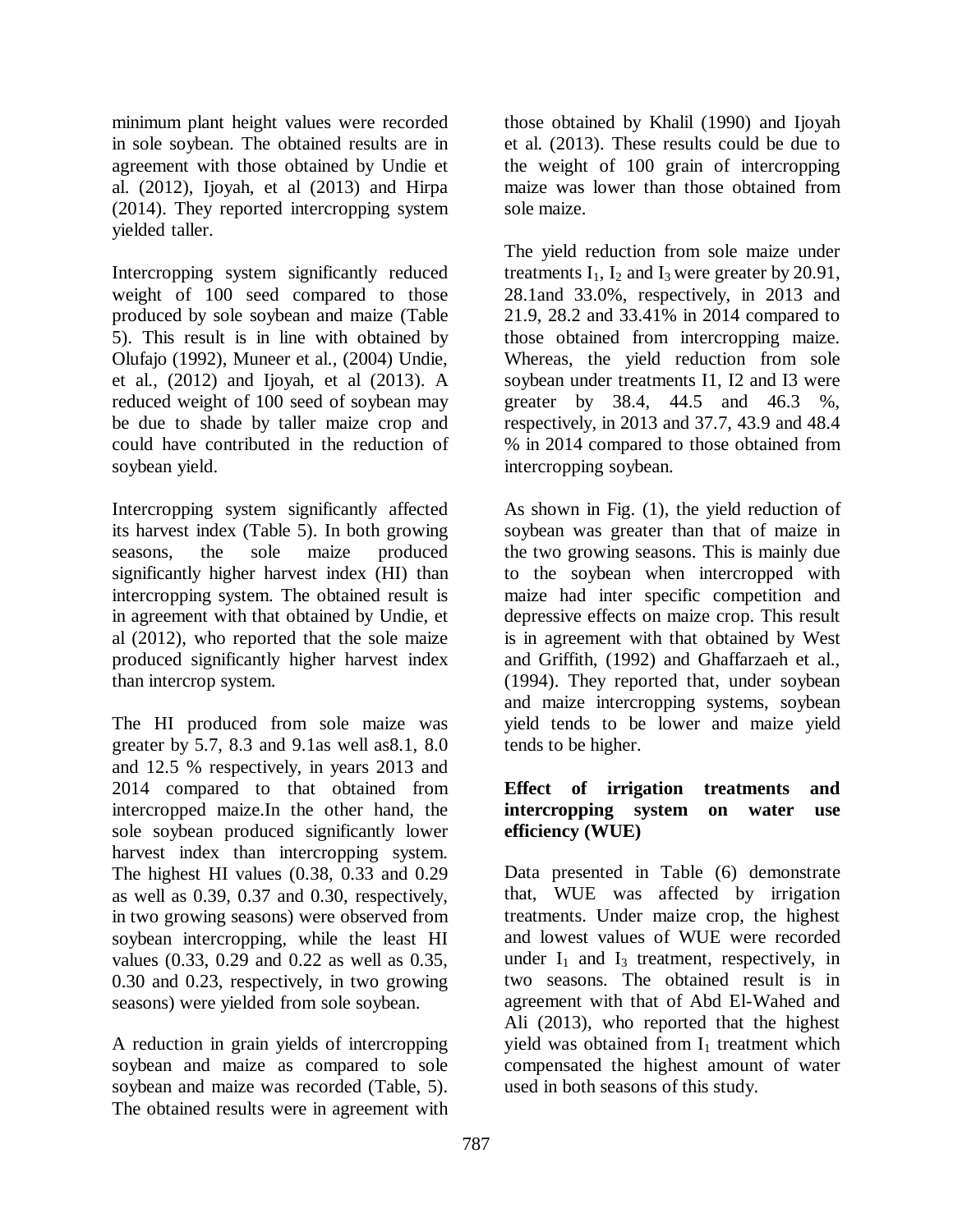

**Fig.1** Reduction in soybean and maize yield irrigation treatments and intercropping system under two growing seasons

| Treatments | Sole<br>Sole<br>Inter<br>soybean<br>maize |      |      | Sole<br>maize | Sole<br>soybean | inter |  |
|------------|-------------------------------------------|------|------|---------------|-----------------|-------|--|
|            |                                           | 2013 |      | 2014          |                 |       |  |
|            | 1.08                                      | 0.43 | 1.12 | 1.07          | 0.42            | 1.09  |  |
|            | 1.09                                      | 0.45 | 1.04 | 1.07          | 0.42            | 1.00  |  |
|            | 1.03                                      | 0.48 | 0.94 | 0.94          | 0.46            | 0.86  |  |

**Table.6** Effect of irrigation and intercropping treatments on water use efficiency

Data in Table (6) show that the average of WUE value under  $I_1$  and  $I_2$  (1.08 kg m<sup>-3</sup>) was higher than that average  $I_3$  (0.98 kg m<sup>-3</sup>) at the two seasons. It was observed that the  $I_1$  and  $I_2$  treatment used the water more efficiently as compared to other treatment  $(I_3)$ . This result may be attributed to decrease in both seed yield and water use for  $I_3$  treatment.

On the other hand, WUE values of soybean crop are increased by increase deficit irrigation treatments. The values of WUE for irrigation treatments  $I_1$ ,  $I_2$  and  $I_3$  were 0.43, 0.45 and 0.48 kg  $m<sup>3</sup>$ , respectively, in the first season. Meanwhile, in the second one, these values were 0.42, 0.42 and 0.46 kg  $m<sup>-3</sup>$  for the same irrigation treatments, respectively. These results are in agreement with those of Al-Mefleh et al. (2012) and Yaseen, et al., (2014) who mentioned that

increasing irrigation levels did not increase the WUE.

The data in Table (6) also, clearly show that the values of WUE for maize crop were greater than those obtained from soybean crop in both seasons. The same trend was observed by Borham (2001). Who reported that this trend is mainly due to increase grain yield of maize crop as compared with seed yield of soybean. Regarding the intercropping system, the WUE values were 1.12, 1.04 and 0.94 kg  $m<sup>3</sup>$  for irrigation treatments  $I_1$ ,  $I_2$  and  $I_3$ , respectively, in the first season. Meanwhile, in the second season, these values were1.09, 1.00 and 0.86 kg  $m^{-3}$  for the same irrigation treatments, respectively. These values clearly show that the WUE values for intercropping system were higher than the WUE values yielded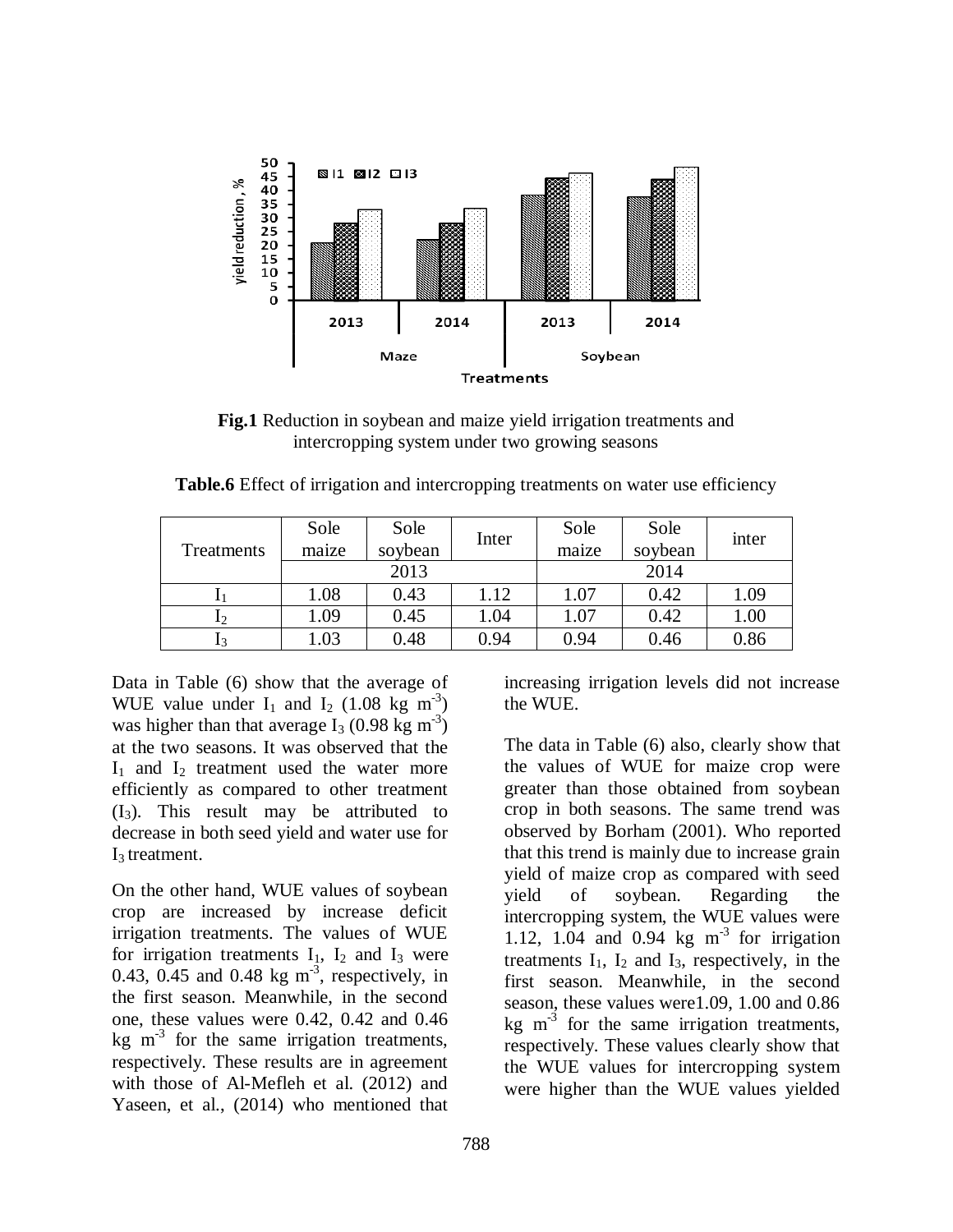from sole maize and sole soybean crops in the two growing seasons and under irrigation treatments. These results are due to increase grain yield of intercropping system as compared with seed yield of sole maize and sole soybean crop.

### **Effect of irrigation and intercropping treatments on land equivalent ratio (LER)**

In the two growning seasons, the maximum values of partial LER (0.79 and 0.78) were

recorded when maize irrigated with highest amount of irrigation water  $(I_1)$  treatment. Whereas the lowest ones (0.67 and 0.67) were obtained when plants irrigated with the least amount of irrigation water  $(I_3)$  one (Table 7). The same trend was recorded under soybean, where the highest partial LER values (0.62 and 0.62) were recorded for soybean plants when irrigated with  $(I_1)$ treatment. Whereas the lowest ones (0.54 and 0.52) were obtained for soybean irrigated with  $(I_3)$ .

|  |  |  |  | Table.7 Effect of irrigation and intercropping treatments on partial and total land equivalent ratio |
|--|--|--|--|------------------------------------------------------------------------------------------------------|
|--|--|--|--|------------------------------------------------------------------------------------------------------|

|                |      |      | Partial |                          |       | Land saved<br>(% ) |                                 |  |
|----------------|------|------|---------|--------------------------|-------|--------------------|---------------------------------|--|
|                |      | Mize |         | Soybean                  | Total |                    |                                 |  |
| Irrig.         | 2013 |      |         | 2014 2013 2014 2013 2014 |       |                    | 2013 2014                       |  |
|                | 0.79 | 0.78 |         |                          |       |                    | 0.62 0.62 1.41 1.40 28.92 28.74 |  |
| $\mathbf{I}$   | 0.72 | 0.71 |         |                          |       |                    | 0.56 0.56 1.28 1.27 21.55 21.86 |  |
| $\mathbf{I}_2$ | 0.67 | 0.67 | 0.54    | $0.52$ 1.21              |       |                    | 1.18 17.11 15.37                |  |

The reduction of partial LER values of soybean crop was greater than obtained from maize crop. This result attributed to increase reduction of soybean crop than maize crop (Fig. 1). The partial LER values of maize under  $I_1$ ,  $I_2$  and  $I_3$  treatments were 22.12, 22.80 and 19.86 % higher than those obtained from soybean treatments, respectively, in the first season. Whereas in the second season, partial LER values of maize were 20.21, 21.81 and 22.55% higher than those obtained from soybean treatments, respectively. The total LER of intercropping system was greater than the sole crops (Table 7). In both seasons, the total LER under irrigation treatments were greater than one, indicating that all treatments had an advantage in land use. This result supports that of Hirpa (2014). Intercropping system recorded the total LER values ranged from1.21to 1.41in years 2013 and from 1.18to 1.40 in year 2014.This

means that higher productivity per unit area was yielded by growing maize and soybean crops together than by growing them sole. In both seasons, as average, the total LER values were 1.41, 1.28 and 1.19 under  $I_1$ ,  $I_2$ and  $I_3$  treatments, respectively. This result indicating that, under  $I_1$ ,  $I_2$  and  $I_3$ treatments, the area planted with sole crop would need to be 41, 28 and 19 % greater than the area planted with intercropping system to produce the combined yield. As shown in Table (7), as average, under  $I_1$ ,  $I_2$ and I<sub>3</sub> treatments, 28.83, 21.71 and 16.24 % of land was saved respectively, which could be used for other agricultural purposes.

In conclusion, three cropping systems were tested for crop productivity in relation to three irrigation treatments tested for its water use efficiency. Results showed that the intercropping system soybean/ maize is the most productive, compared with the sole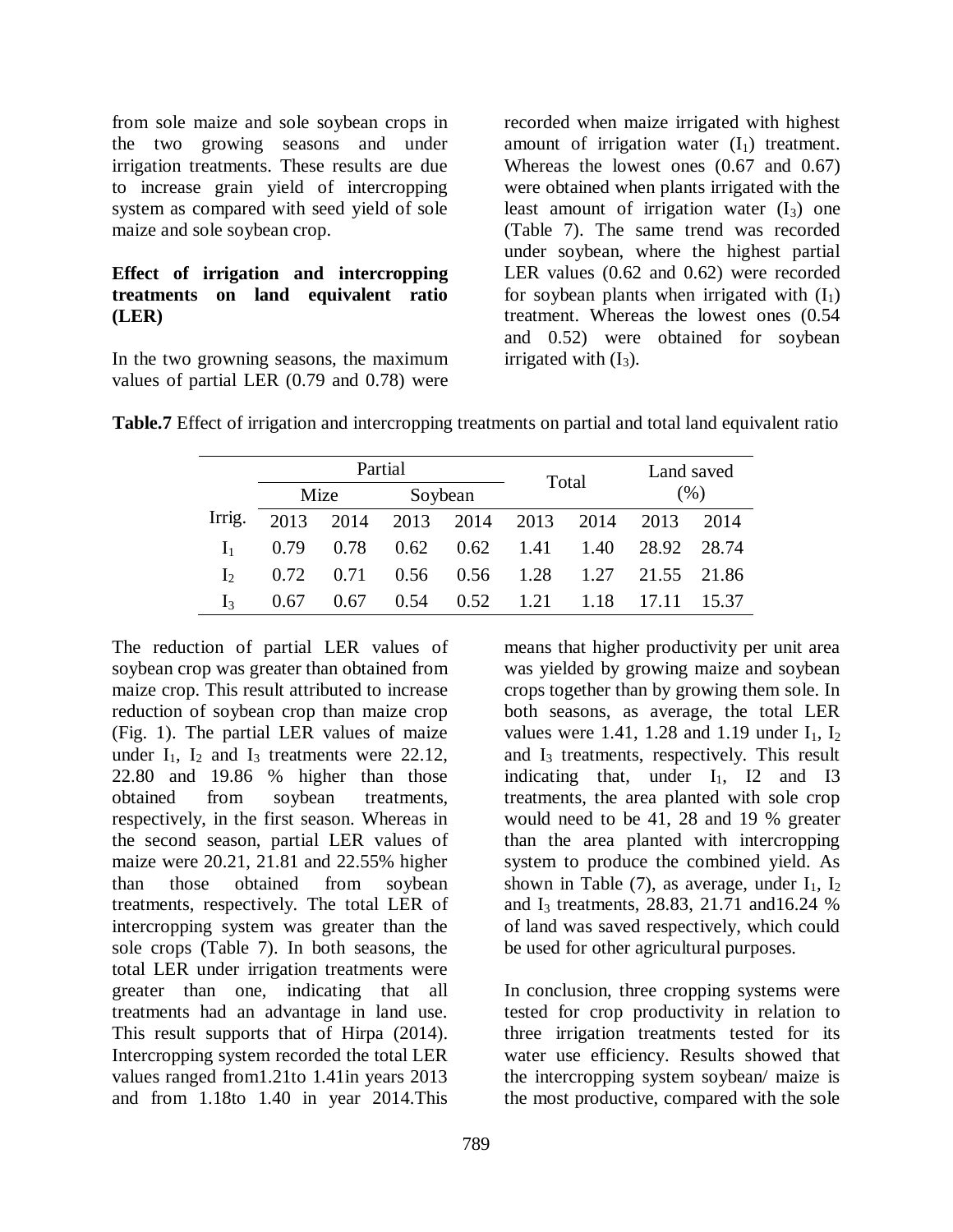maize or soybean crops. Furthermore, the highest water use efficiency was obtained under irrigation with  $I_1$  (100% of  $ET_0$ ). Land equivalent ratio in all treatments was more than unity. Irrigation of intercropping soybean/maize on basis of  $I_1$  proved to be the most effective on grain yield and water use efficiency.

## **References**

- Abd El-Wahed, M.H. and Ali, E.A., 2013. Effect of irrigation systems, amounts of irrigation water and mulching on corn yield, water use efficiency and net profit. Agric. Water Manage. 120: 64–71.
- Al-Mefleh, N. K., Samarah, N., Zaitoun, S. and Al-Ghzawi, A., 2012. Effect of irrigation levels on fruit characteristics, total fruit yield and water use efficiency of melon under drip irrigation system. J. Food Agric. Environ. 2, 540-545.
- Ariel, C. E., Eduardo, O. A., Benito, G. E. and Lidia, G. 2013. Effects of two plant arrangements in corn (Zea mays L.) and soybean (Glycine max L. Merrill) intercropping on soil nitrogen and phosphorus status and growth of component crops at an Argentinean Argiudoll. American Journal of Agriculture and Forestry, 1:22-31.
- Atungu, J.J. andAfolabi, S.O., 2001. Field assessment of resistance of some (Glycine max (L) Merril) lines and varieties to Meloidogyne spp, using combination of gall index and grain yield. Trop. Oil Seeds J. 6, 41-49.
- Awal, M.A., Koshi, H. and Ikeda, T., 2006. Radiation interception and use by maize/peanut intercrop canopy. Agric. For. Meteorol. 139, 74–83.
- Banon, S., Ochoa, J., Franco, J.A., Sa´nchez-Blanco, M.J. and Alarco´n, J.J., 2003. Influence of water deficit

and low air humidity in thenursery on survival of Rhamnusalaternusseedlings following planting. J. Hort. Sci.Biotechnol. 78:518–522.

- Bathke, G. R., Gassel, D. K., Hargrove, W. L. and Porter, P. M. 1992.Modification of soil physical properties and root growth response. Soil Sci. 154: 316- 329.
- Bhupinder, S., Kalidindi, U., Singh, B., and Usha, K. 2003.Nodulation and symbiotic nitrogen fixation of cowpea genotypes as affected by fertilizer nitrogen. Journal of Plant Nutrition, 26: 463–473.
- Borham, T.I.H. 2001.Studies on water requirements for some crops under different cropping systems. M. Sc. Thesis. Fac Agric. Cairo Univ., Egypt.
- Boughalleb, F. and Hajlaoui, H., 2011. Physiological and anatomical changes induced by drought in two olive cultivars (*cv*Zalmati and Chemlali). Acta Physiol. Plant. 33, 53–65.
- Brintha, I.andSeran T.H. 2009.Effect of Paired Row Planting of Radish (*Raphanussativus* L.)Intercropped with Vegetable Amaranthus (Amaranthus tricolor L.) on Yield Componets of Radish in Sandy Regosol. J. Agric. Sci. 4:19-28.
- Broetto, F., Duarte, H.M. andLüttge, Q., 2007. Responses of chlorophyll fluorescence parameters of the facultative halophyte and  $C_3$ -CAM intermediate species *Mesembryanthemum crystallinum* to salinity and high irradiance stress. J. Plant Physiol. 164, 904 –912.
- Clark, A.J., Landolt, W., Bucher, J.B. and Strasser, R.J., .2000. Beech (Fagussylvatica) response to ozone exposure assessed with a chlorophyll a fluorescence performance index. Environmental Pollution 109: 501- 507.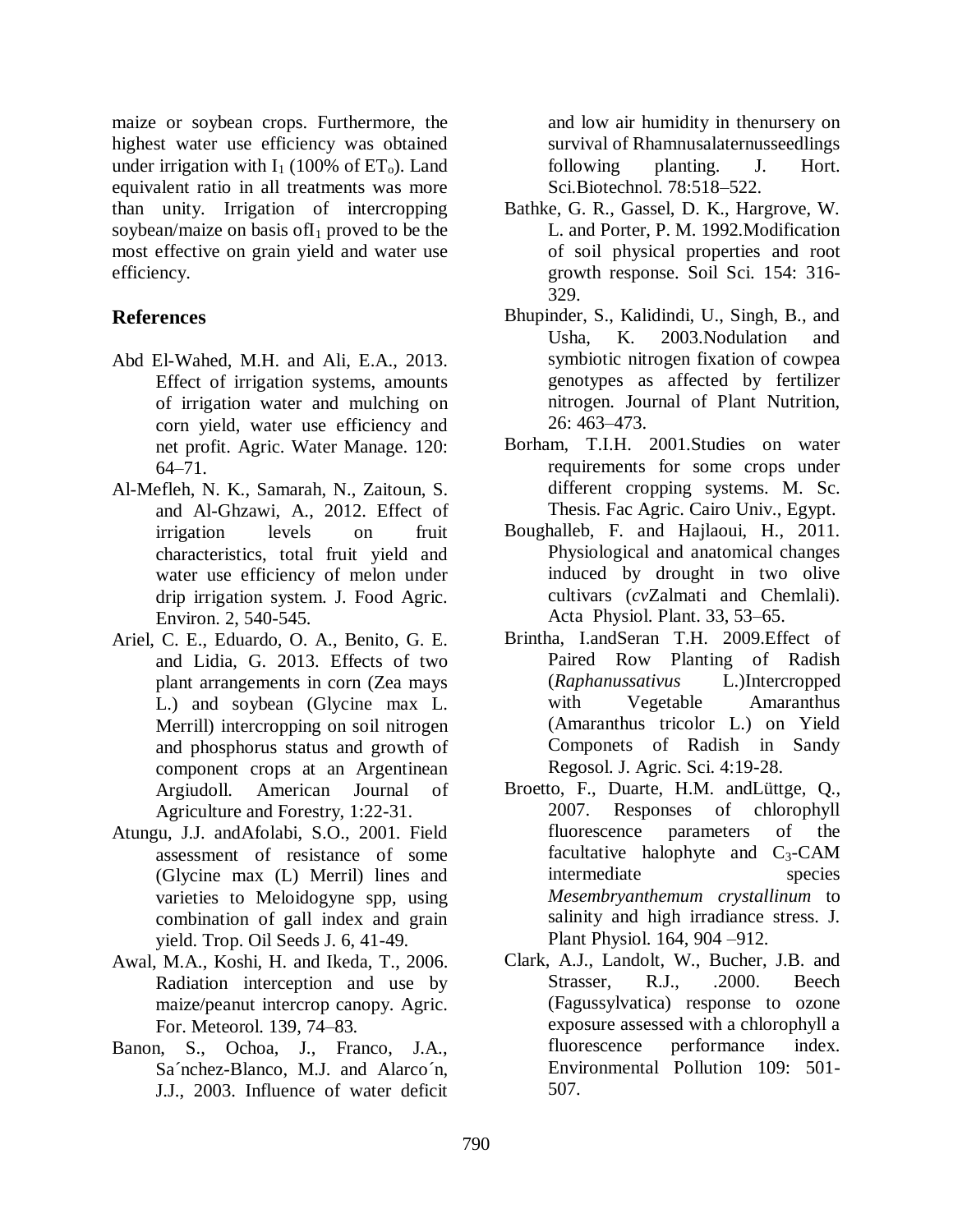- Cornic,G.2000. Drought stress inhibits Photosynthesis By decreasing stomatal aperture- Not by affecting ATP synthesis. Trends plant science. 5: 187-198.
- Debashis, C., Shantha N., Pramila A., Gupta V.K, Tomar, R.K., Garg, R.N., Sahoo, R.N., Sarkar, A., Chopra, U.K., Sundara, K.S. and Kalra, N., 2008.Effect of mulching on soil and plant water status, and the growth and yield of wheat (*Triticum aestivum*L.) in a semi-arid environment. Agric. Water Manage. 95, 1 3 2 3 – 1 3 3 4.
- Dejong, T.M., 1996. Photosynthesis and respiration. In: Micke, W.C. (Ed.), Almond Orchard Management, vol. 3364. Uni. California, U.S.A., Division of Agriculture and Natural Resource, pp. 103–106.
- Dhima, K.V., Lithourgidis, A.S., Vasilakoglou, I.B. and Dordas, C.A., 2007. Competition indices of common vetch and cereal intercrops in two seeding ratio. Field Crops Res. 100, 249–256.
- Doorenbos, J. and Pruitt, W. O. 1992.Crop water requirements.FAO Irrigation and Drainage. Paper, No. 24, FAO, Rome, 144 pp.
- FAO Statistical Yearbook, 2014, http://faostat.fao.org.
- Gaballah, M. S. and Ouda, Samiha A. 2008.Effect of water stress on the yield of soybean and maize grown under different intercropping patterns. Twelfth International Water Technology Conference, 2008 Alexandria, Egypt.
- Ghaffarzaeh, M., F.G. Prechac and R.M. Cruse. 1994. Grain yield response of corn, soybean and oat grown under strip intercropping systems. Am. Altern. Agric.9:171-177.
- Ghosh, P.K., Dayal, D., Bandyopadhyay, K.K. and Mohanty, M.,

2006.Evaluation of straw and polythene mulch for enhancing productivity of irrigated summer groundnut. Field Crops Research 99, 76-86.

- Gomez, K.A., and Gomez, A.A. 1984: Statistical Procedures for Agricultural Research.  $2^{nd}$  Edition. John Wiley & Sons, Singapore, p. 680.
- Gruhn, P., Goletti, F. and Yudelman, M. 2000. Integrated Nutrient Management, Soil Fertility, and Sustainable Agriculture: Current Issues and Future Challenges. International Food Policy Research Institute, 2033 K Street, N.W. Washington, D.C. 20006 U.S.A.
- Gunes, A., Inal, A., Bagci, E.G. and Coban, S., 2007. Silicon mediated changes on some physiological and enzymatic parameters symptomatic of oxidative stress in barley grown in sodic-B toxic soil. J. Plant Physiol. 164, 807–811.
- Habibi, G., 2012. Exogenous salicylic acid alleviates oxidative damage of barley plants under drought stress. ActaBiologicaSzegediensis 56, 57–63.
- Hassan, F.A.S., Bazaid. S. and Ali, E.F. 2013.Effect of Deficit Irrigation on Growth, Yield and Volatile Oil Content on *Rosmarinus officinalis* L. Plant. Journal of Medicinal Plants Studies. 1: 12-21.
- Hayat, S., B. Ali, S.A. Hasan, and Ahmad, A.2007: Brassino steroid enhanced the level of antioxidants under cadmium stress in Brassica juncea. Environ. Exp. Bot. 60, 33–41.
- Hirpa, T. 2014. Effect of intercrop row arrangement on maize and haricot bean productivity and the residual soil. World Journal of Agricultural Sciences, 4: 69-77.
- Ijoyah, M. O., Ogar, A. O. and Ojo, G.O.S. 2013.Soybean-maize intercropping on yield and system productivity in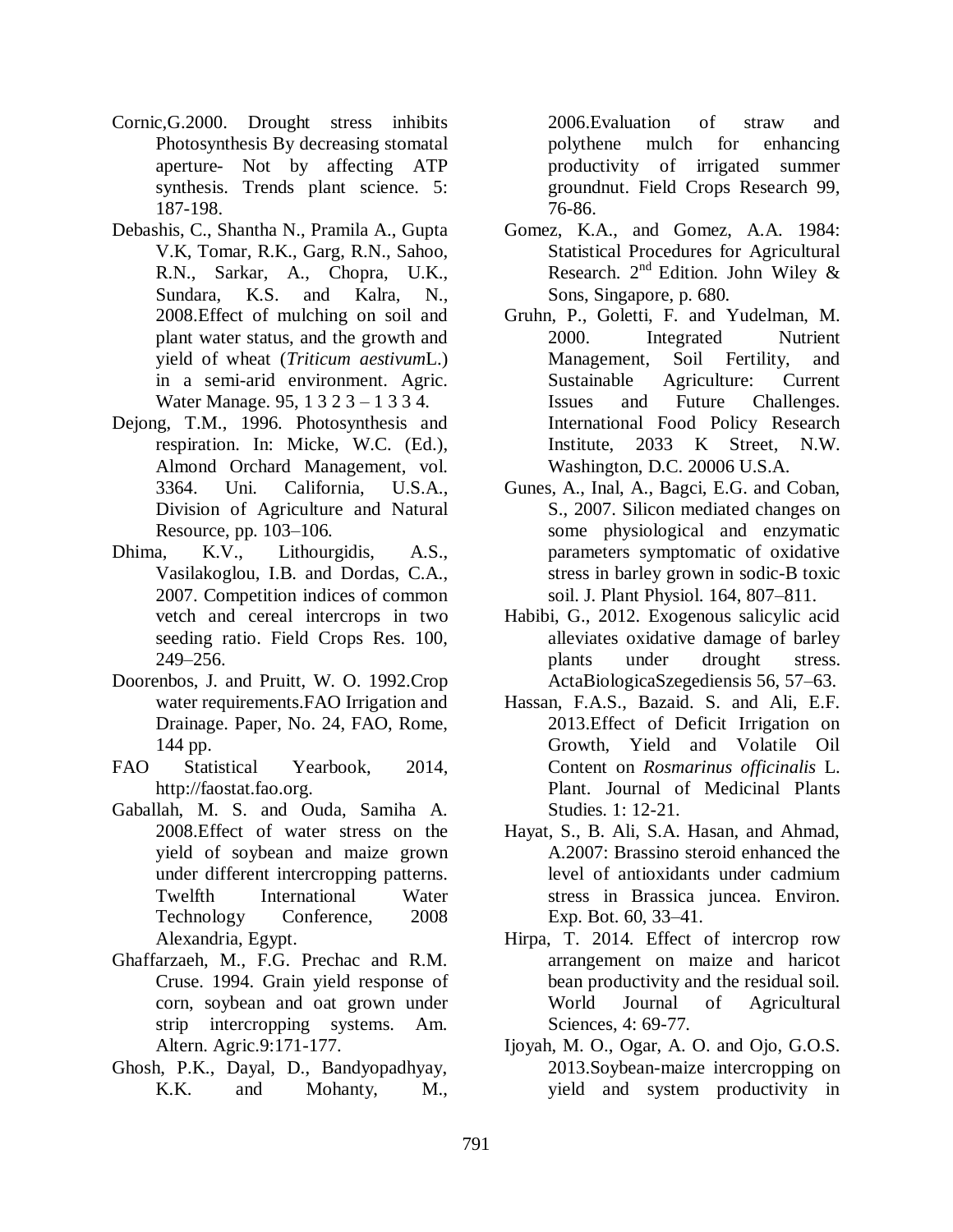Makurdi, Central Nigeria. Scientific Journal of Crop Science, 2(4) 49-55.

- Ijoyah, M.O. 2012. Review of intercropping research: Studies on cereal-vegetable based cropping system. Scientific Journal of Crop Science, 1: 55-62.
- Iken, J.E. and Amusa, N.A., 2004. Maize research and production in Nigeria. African J. Biotech. 3, 302-307.
- Israelsen, O. W. and Hansen, V. C., 1962. Irrigation Principles and Practices.John Wiley & Sons Inco., New York, U.S.A.
- Jensen, M.E., 1983. Design and operation of farm irrigation systems. ASAE, Michigan, USA. pp. 827.
- Jongschaap, E.E.R and Booij,R. 2004. Spectral measurements at different spatial scales in potato: relating leaf, plant and canopy nitrogen status, International Journal of Applied Earth Observation and Geoinformation 5:205-218;
- Karamullah, A., 1989. Studies on maize productivity as affected bymaize legume intercropping and geometry of planting. Ph.D. Thesis, Dept. Agronomy, Univ. Agri., Faisalabad.
- Khalil, A., 1990. Studies on biological intercrop relationship and wateruse techniques in wheat. Ph.D. Thesis, Dept. Agronomy, Univ.Agri., Faisalabad.
- Klute, A. 1986.Methods of Soil Analysis. Part-I: Physical and Mineralogical Methods (2<sup>nd</sup>ed.). American Society of Agronomy, Madison, Wisconsin, USA.
- Koohi, S. S., Nasrollahzadeh, S. and Raei, Y. 2014. Evaluation of chlorophyll value, protein content and yield of sorghum (Sorghum bicolor L.)/ mungbean (Vigna radiate L.) intercropping. International Journal of Biosciences, 8:136-143.
- Landers J. N. 2007. Tropical Crop–livestock

Systems in Conservation Agriculture: The Brazilian Experience. Integrated Crop Management.P.5–.FAO.Rome.

- Li, L., Sun, J.H., Zhang, F.S., Li, X.L., Yang, S.C. and Rengel, Z., 2001. Wheat/maize or wheat/soybean strip intercropping I. Yield advantage and interspecific interactions on nutrients. Field Crops Res. 71, 123–137.
- Mahfouz, S.A. and Abd El-Wahed, M.H., 2008.Effect of deficit irrigation and bio-fertilizer on barley crop under sprinkler irrigation system in sandy soils. Egyptian Journalof Applied Sciences 23, 756–771.
- Maralian, H. Nasrollahzadeh,.S, Raiyi, Y. and Hassanpanah, D. 2014. Responses of potato genotypes to limited irrigation. International Journal of Agronomy and Agricultural Research, 5, 13:19.
- Martin, D.L., Stegman, E.C. and Fereres, E. 1990.Irrigation scheduling principles. In: Hoffman, G.J., Howell, T.A., Soloman, K.H. (Eds.), Management of Farm Irrigation Systems. ASAE, St. Joseph, MI, pp. 155–203.
- Martin, m., Micell, F., Morgan, J.A., Scalet, M. and Zerbi, G.1993.synthesis of osmotically active substances in winter wheat leaves as related to drought resistance of different genotypes. J. of Agronorny and crop science. 171:176- 184.
- Masle, J. and Passiour, J.B., 1987. The effect of soil strength on the growth of young wheat plants. Australian Journal of Plant Physiology 14, 643–656.
- Matusso, J.M.M., Mugwe J.N and Mucheru-Muna M. 2014. Effects of different maize (Zea mays L.) – Soybean (Glycine max (L.) Merrill) Intercropping patterns on yields and its economics. Academia Journal of Agricultural Research, 2: 159-166.

Maxwell, K. and Johnson, G.N., 2000.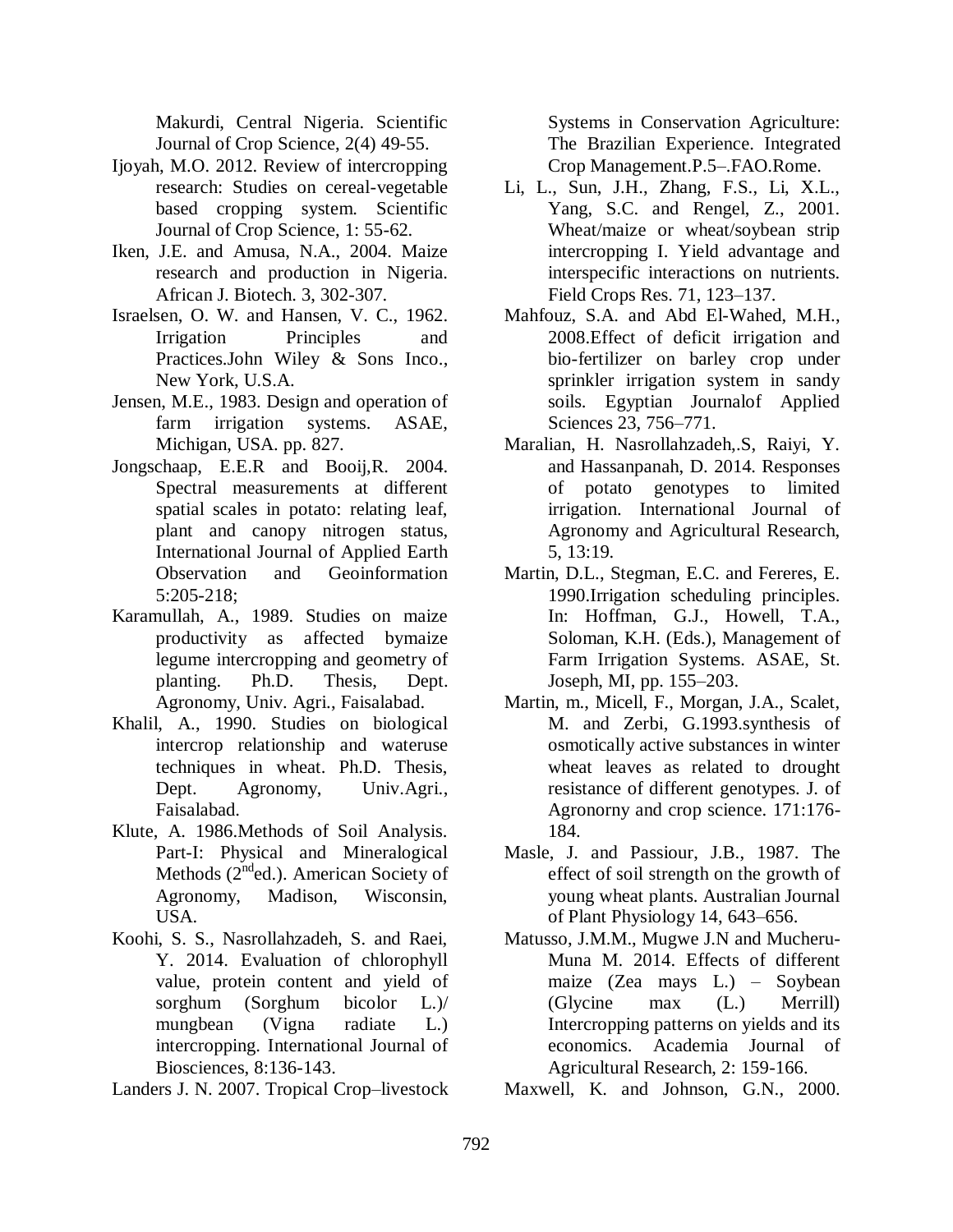Chlorophyll fluorescence - a practical guide. Journal of Experimental Botany 51: 659-668.

- Muneer, A.P., Fida, H.M., Mumtaz, A.K. and Muhammad, I.S., 2004. Performance of maize in intercropping system with soybean under different patterns and nitrogen levels. J. Appl. Sci. 4(2), 201-205.
- Munne-Bosch, S. and Alegre, L. 2000.Changes in carotenoids, tocopherols and diterpenes during drought and recovery, and the biological significance of chlorophyll loss in *Rosmarinus officinalis plants*. Planta, 210: 925-931.
- Nicola´s E., Ferrandez T., Rubio J.S., Alarco´n J.J. and Sa´nchez-Blanco, M., 2008. Annual Water Status, Development, and Flowering Patterns for *Rosmarinus officinalis* Plants under Different Irrigation Conditions. HORTSCIENCE 43(5):1580–1585.
- Olufajo, O.O., 1992. Response of soybean to intercropping with maize in a subhumid tropical environment. Trop. Oil Seeds J. 1, 27-33.
- Page, A.I., Miller, R.H., and Keeny, D.R., 1982.Methods of Soil Analysis. Part II. Chemical and Microbiological Methods, 2nd ed. American Society of Agronomy, Madison, WI, USA, pp. 225–246.
- Pessarkli, M.1999. Hand book of plant and crop stress. Marcel Dekker Inc. 697 pages. Physical properties and root growth response. Soil Science 154, 316–329.
- Ritchie,S.W., Nguyan, H.T. and Holaday. A.S.1990.leaf Water content and gas exchange parameters of two wheat genotypes differing in drought resistance. Crop sci.30:105-111.
- Rowe, E.C.,Noordwijk, M.V., Suprayogo, D. andCadisch, G., 2005. Nitrogen use efficiency of monoculture and

hedgerow intercropping in the humid tropics. Plant Soil 268, 61–74.

- Sinclair, T.R. and Ludlow, M.M., 1986. Influence of soil water supply on the plant water balance of four tropical grain legumes. Aust. J. Plant Physiol. 13, 329–341.
- Snedecor, C.W. and Cochran, W.C. 1980. Statistical Methods.7th Ed. Iowa State Univ. Press, Ames, Iowa.
- Spoustová, P., Synková, H., Valcke, R. and Čeřovská, N., 2013. Chlorophyll a fluorescence as a tool for a study of the Potato virus Y effects on photosynthesis of nontransgenic and transgenic Pssu-ipt tobacco. Photosynthetica 51, 191–201
- Tahir, S.M., 1983. Fertilizers alleviate moisture stress. In: Worth, B., Xin, J. (Eds.),  $17<sup>th</sup>$  Coll. Int. Potash Institute. Farm Mechanization for Profit. Granada Publishing, London, UK, p. 269.
- Tsubo, M.S. Walker and Ogindo, H.O. 2005.A simulation model of cereallegume intercropping system for semiarid regions. Field crops Res. 93(1):10-22.
- Undie, U.L., Uwah, D.F. andAttoe, E.E. 2012. Effect of Intercropping and crop arrangement on yield and productivity of late season maize/soybean mixtures in the humid environment of southern Nigeria. J. Agric. Sci., 4: 37-50.
- Vandermeer, J., 1989. The Ecology of Intercropping. Cambridge University Press, New York.
- Walker, S. andOgindo, H.O., 2003.The water budget of rain fed maize and bean intercrop. Physics and Chemistry of the Earth 28, 919–926.
- Wang, H., Zhang, L., Dawes, W.R. and Liu, C., 2001. Improving water use efficiency of irrigated crops in the North China.Plain measurements and modeling. Agricultural Water